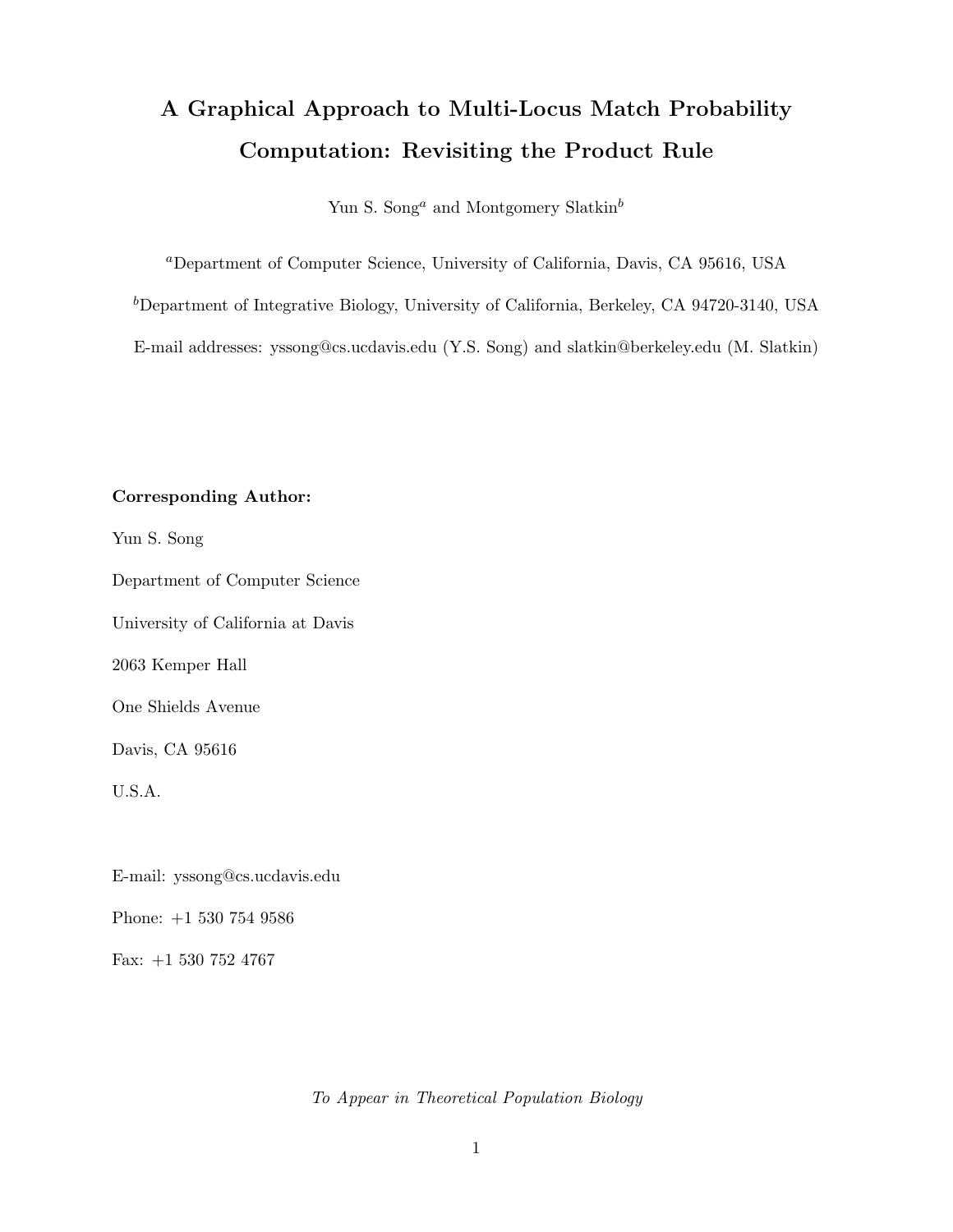#### Abstract

The genealogical relationships of individuals in a finite population can create statistical nonindependence of alleles at unlinked loci. In this paper, we introduce a flexible graphical method for computing the probabilities that two individuals in a finite, randomly-mating population have the same haplotype or genotype at several loci. This method allows us to generalize the analysis of Laurie and Weir (2003) to cases with more loci and other models of mating. We show that monogamy increases the probabilities of genotypic matches at unlinked loci and that the effect of monogamy increases with the number  $L$  of loci. We conjecture a sharp upper bound on the effect of monogamy for a given L.

Keywords: match probability; product rule; unlinked; linkage disequilibrium; monogamy; match graph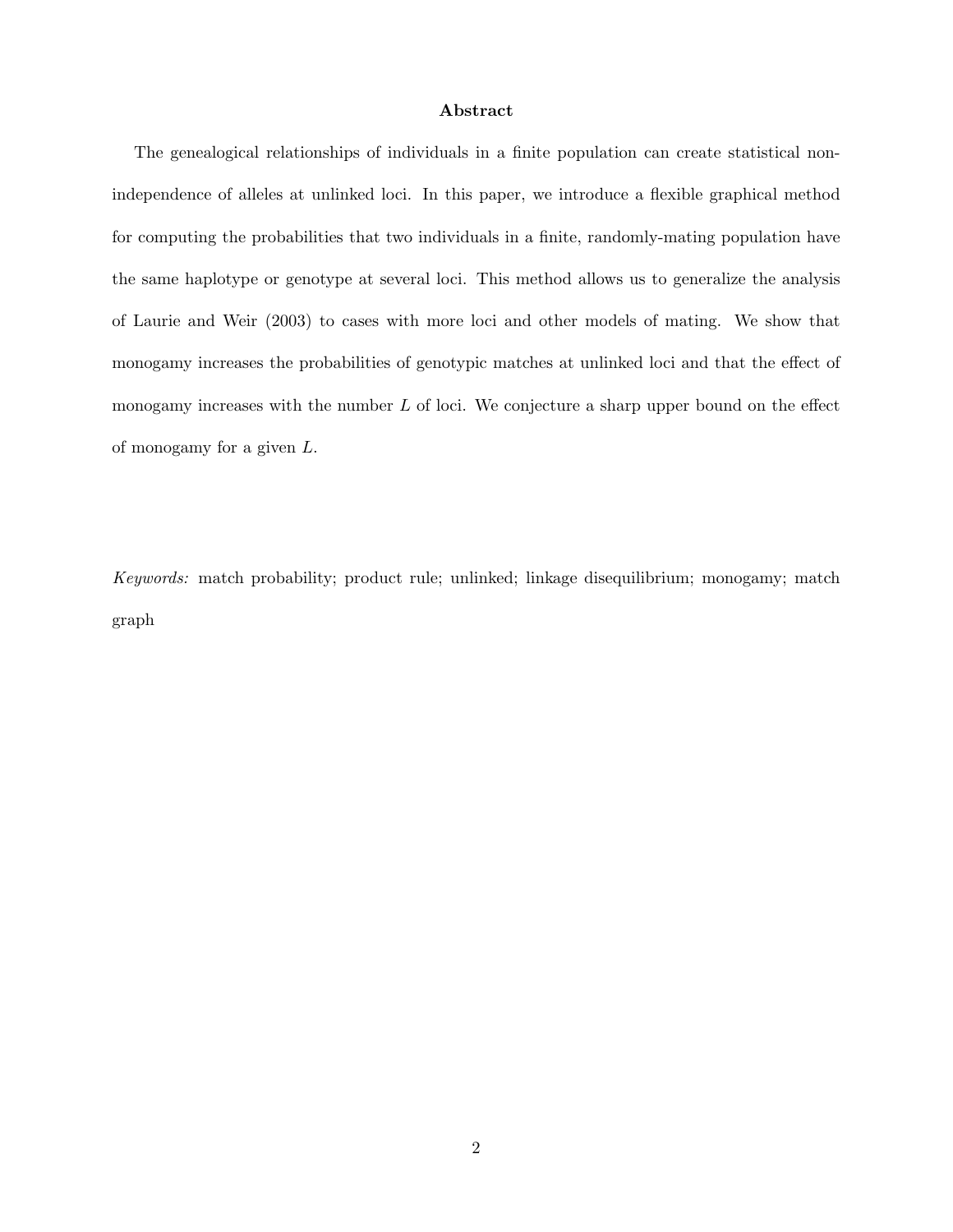# 1 Introduction

The probability of a complete genotypic match of two unrelated individuals at two or more unlinked loci is of importance to the forensic use of DNA typing. The question that often arises is the extent to which a genotypic match at several unlinked loci between a suspect and a blood or other sample from a crime scene indicates that the suspect is the source of the crime-scene sample (Evett and Weir, 1998). The standard procedure in US criminal courts is to assume that the probability of a genotypic match between two unrelated individuals in the same population can be obtained by assuming statistical independence of the loci. With that assumption, the probability a genotypic match at all loci, called the random match probability (RMP), is obtained by multiplying the probabilities of genotypic matches at each locus, which are obtained from Hardy-Weinberg frequencies (Evett and Weir, 1998). This assumption, which is called the product rule in US courts, is the basis for computing such low RMPs that juries are usually convinced that a suspect whose genotype matches that from a crime-scene sample at several loci was indeed at the crime scene.

The product rule is based on the well-established population genetics theory that shows that recombination in an infinite population eliminates statistical dependence between pairs of loci, i.e., linkage disequilibrium (LD). In finite populations, however, genealogical relationships between unrelated individuals can create LD even between unlinked loci. For two loci the effect is very small (Hill and Robertson, 1968; Ohta and Kimura, 1969). Although this result supports the use of the product rule, it does not ensure that consistent deviations from the predictions of the product rule will not emerge when more than two loci are considered together. At present, 13 tetranucleotide microsatellite loci, called the Combined DNA Index System (CODIS) loci, are generally typed in the US and many other populations (the CODIS web-site is http://www.fbi.gov/hq/lab/codis/index1.htm). Because there are 78 pairs of CODIS loci, it is possible that subtle LD between each pair could result in substantial errors in the RMP for all 13 loci. In a detailed study of a very large data set of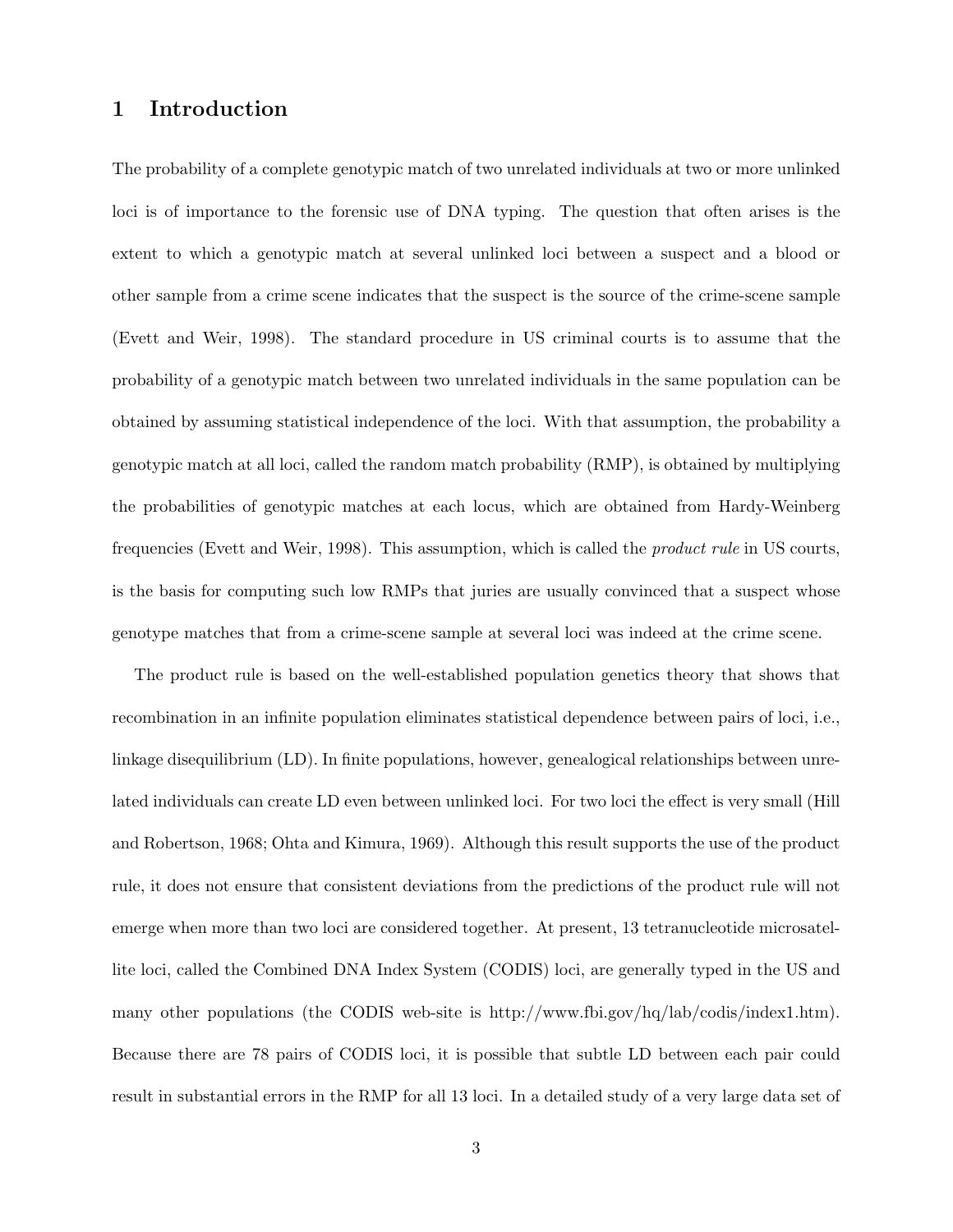genotypes at 9 loci, Weir (2004) found approximate agreement between the numbers of individuals who had the same genotypes at 5 of 9 loci and the predictions of the product rule, provided that a large enough correction (denoted  $\theta$ ) for excess homozygosity was assumed.

Laurie and Weir (2003) presented a way to compute the probability that two unrelated individuals match at two and three loci in a finite randomly mating population. They showed that the product rule works quite well unless the mutation rate to new neutral alleles is unreasonably high. Their results are obtained from a system of coupled linear recurrence equations. The equilibrium match probabilities are found by assuming stationarity.

Although the method of Laurie and Weir (2003) is simple in principle, setting up the systems of recurrence equations becomes increasingly difficult for more than two unlinked loci. For the standard Wright-Fisher model of random mating, Laurie and Weir succeeded in computing the genotypic match probability for two loci and the haplotypic match probability for two and three loci, but they concluded that finding the genotypic match probability for more than two loci or the haplotypic match probability for more than three loci, "would be combinatorially very difficult."

In this paper, we develop a simpler and more flexible framework for computing match probabilities. Using this framework, we can consider more than three loci and other models of mate choice. Our strategy is to represent match probabilities in terms of graphs. By performing a set of prescribed operations on a given graph at generation  $t$ , we determine how it is related to a linear combination of graphs at generation  $t - 1$ . The graphical method makes the combinatorial structure of the problem easier to understand. For constructing the required systems of equations, it is possible to implement our method in a fully automated program, thus reducing the chance of human error in finding the recurrence equations for a particular model. We have written such a program in Mathematica that can compute genotypic match probabilities for up to three loci and haplotypic match probabilities for up to five loci. It should be possible to analyze more loci by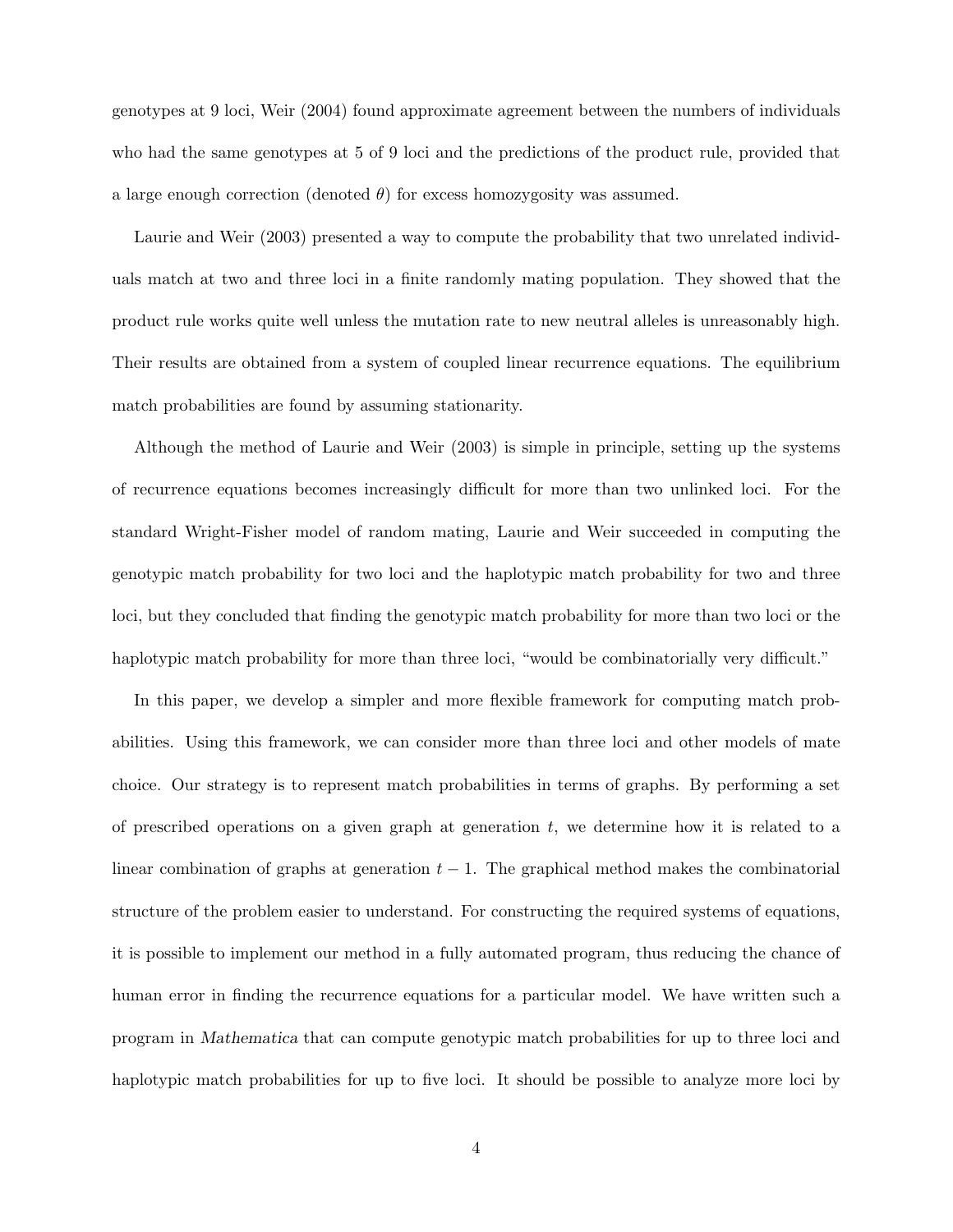implementing our algorithm in a faster programming language such as C. If mutation rates at all loci are the same, then certain match probabilities become equal; this reduction in the number of independent variables should allow us to handle about twice as many loci.

In addition to the standard Wright-Fisher model of random mating, we consider a mating scheme with perfect monogamy. We show that the effect of monogamy on the L-locus match probability increases as L increases. Furthermore, for a given number of loci, we conjecture sharp upper bounds on the effect of monogamy on the haplotypic and genotypic match probabilities.

This paper is organized as follows. The models considered in this paper are described in Section 2. Our graphical framework is described in detail in Section 3, where we explain the correspondence between match probabilities and graphs, as well as the operations that one needs to perform on the graphs. Simple examples are provided in Section 4 and the main results on match probabilities are discussed in Section 5, where we also describe an approximation method and discuss the aforementioned sharp upper bounds on the effect of monogamy on match probabilities. We conclude with discussion in Section 6.

# 2 Model Description

Some frequently used symbols are listed in Table 1. Throughout, we assume a neutral infinite-alleles model for a single population containing N diploid individuals where  $N$  is assumed to be large. By a gamete, we simply mean a collection of loci; different loci may physically reside on different chromosomes. We assume that generations are non-overlapping and that mutations occur at locus i with probability  $\mu_i$  per gamete per generation, independently of other loci.

We use  $x_i$  to denote the allele at locus i in gamete x. When many gametes are considered, a superscript is sometimes used to distinguish different gametes. For example,  $x_i^k$  denotes the allele at locus *i* in gamete  $x^k$ . Our convention differs from that of Laurie and Weir (2003), who use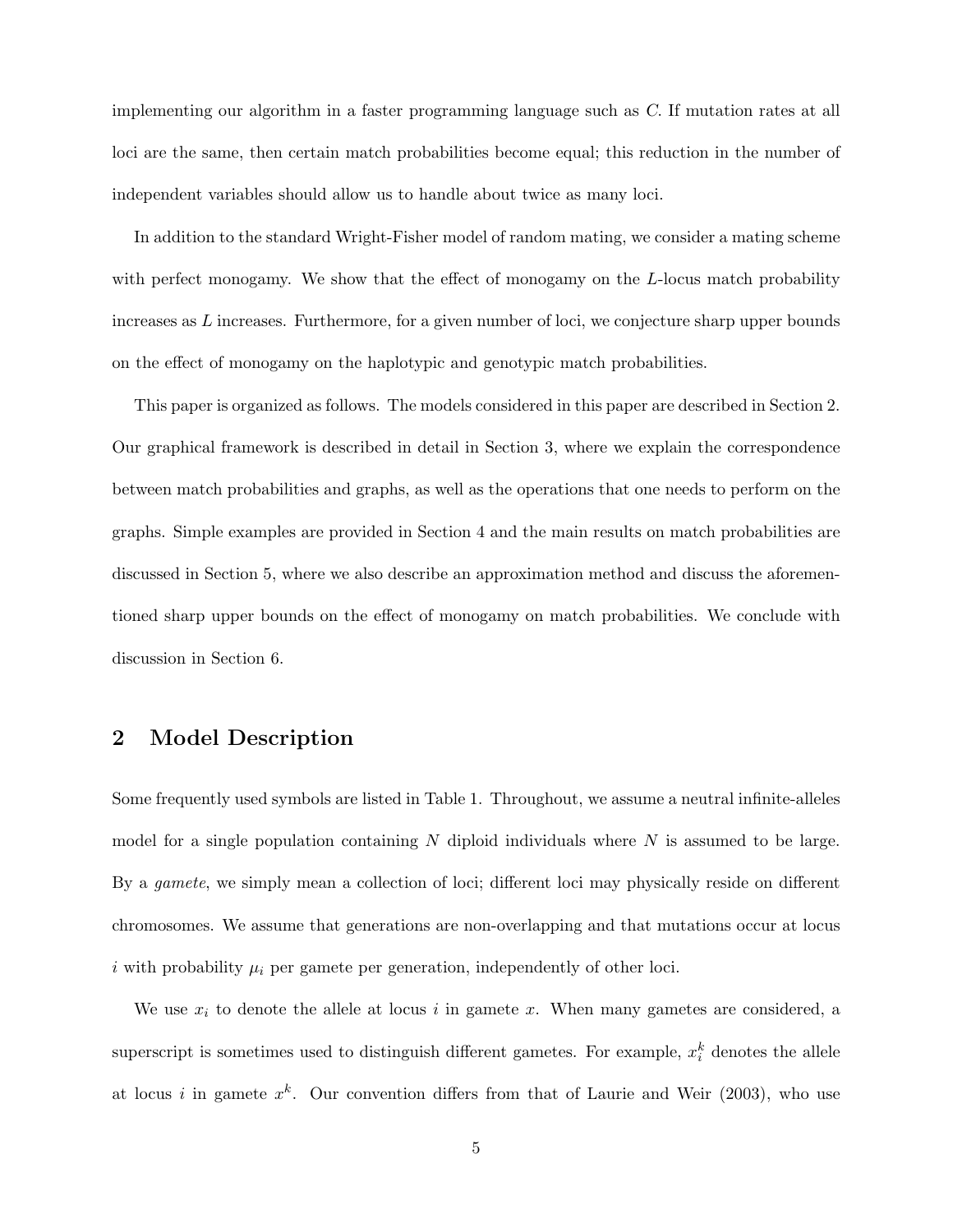| Notation                             | Explanation                                                                                                                                                                                |
|--------------------------------------|--------------------------------------------------------------------------------------------------------------------------------------------------------------------------------------------|
| 2N                                   | Number of gametes in each generation.                                                                                                                                                      |
| L                                    | Number of loci.                                                                                                                                                                            |
| $\mu_i$                              | Per gamete per generation mutation rate at locus $i$ .                                                                                                                                     |
| $x_i$                                | Allele at locus $i$ in either a haplotypic or a genotypic sequence (it<br>will be clear which from context).                                                                               |
| $\boldsymbol{x}$                     | A haplotypic or a genotypic sequence $x = x_1 x_2 \dots x_L$ .                                                                                                                             |
| $x_i \equiv y_i$                     | Allele $x_i$ matches allele $y_i$ .                                                                                                                                                        |
| $x \equiv y$                         | Allele $x_i$ matches allele $y_i$ for all loci $i = 1, , L$ .                                                                                                                              |
| $\mathbb{P}_h(x_i \equiv y_i)$       | One-locus haplotypic match probability for locus $i$ .                                                                                                                                     |
| $\mathbb{P}_h(x \equiv y)$           | L-locus haplotypic match probability.                                                                                                                                                      |
| $\mathbb{P}_q(x_i \equiv y_i)$       | One-locus genotypic match probability for locus $i$ .                                                                                                                                      |
| $\mathbb{P}_q(\bm{x} \equiv \bm{y})$ | L-locus genotypic match probability.                                                                                                                                                       |
| $R_k^U, R_h^M$                       | The ratio $\mathbb{P}_h(x \equiv y)/\prod_{i=1}^L \mathbb{P}_h(x_i \equiv y_i)$ under unconstrained and<br><i>perfect monogamy</i> mating schemes, respectively.                           |
| $R_q^U, R_q^M$                       | The ratio $\mathbb{P}_g(\boldsymbol{x} \equiv \boldsymbol{y})/\prod_{i=1}^L \mathbb{P}_g(x_i \equiv y_i)$ under unconstrained and<br><i>perfect monogamy</i> mating schemes, respectively. |

Table 1: Frequently used notation.

subscripts to denote gamete labels. In their notation  $a_i$  denotes the allele at locus  $a$  in gamete  $i$ .

### 2.1 Mating schemes

How gametes in the next generation are produced from those in the current generation depends on the assumed mating scheme. In this paper we consider the following two random mating schemes:

Unconstrained mating: Randomly sample two gametes, each with replacement. The same gamete may be sampled twice under this mating scheme. A new gamete is produced as a mosaic of the two samples (as described below). This is the standard Wright-Fisher model and the work of Laurie and Weir (2003) pertains to this model. With probability  $\mu_i$ , the offspring gamete has an allele at locus  $i$  that has never been seen before.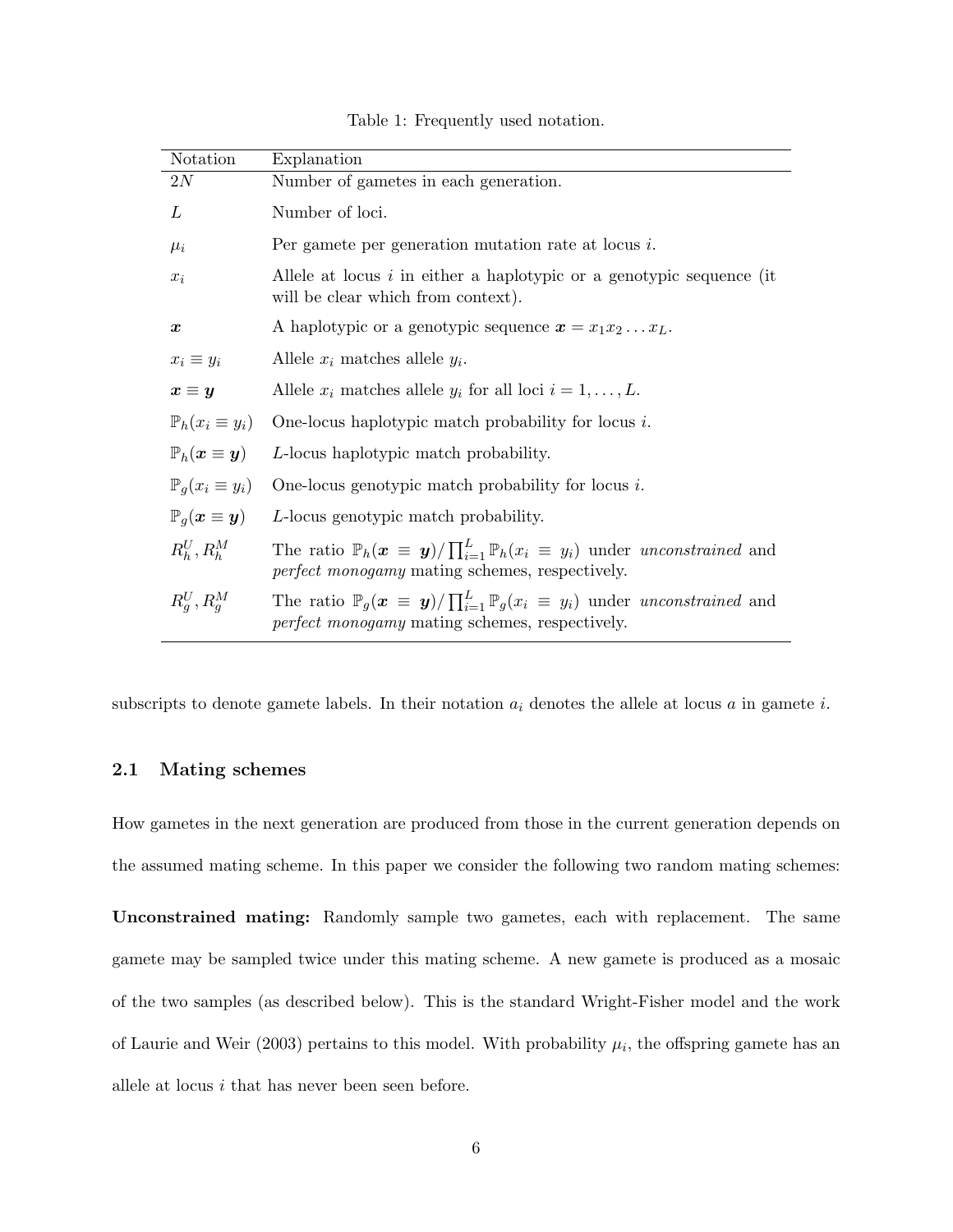Perfect monogamy: Before sampling, first randomly partition the 2N gametes into a set of N disjoint pairs. To create an offspring gamete, randomly sample a pair from the set of pairs, replacing the pair after sampling. As in unconstrained mating, a new gamete is produced as a mosaic of the two sampled gametes (see below), and with probability  $\mu_i$ , the offspring gamete has an allele at locus i that has never been seen before. Unlike in unconstrained mating, the two parental gametes are always different gametes, though they may be identical by state.

#### 2.2 Inheritance pattern of the offspring gamete

**Two loci:** Let  $x_1x_2$  and  $y_1y_2$  denote the two sampled parental gametes. Then, the inheritance pattern of the offspring gamete is  $x_1x_2$ ,  $y_1y_2$ ,  $x_1y_2$ , or  $y_1x_2$ , with probability  $\frac{1}{2}(1-r)$ ,  $\frac{1}{2}(1-r)$ ,  $\frac{1}{2}r$ , or  $\frac{1}{2}r$ , respectively. Note that  $r = 1/2$  corresponds to the case of unlinked loci.

More than two loci: Let  $x_1x_2...x_L$  and  $y_1y_2...y_L$  denote the two sampled parental gametes with  $L$  loci. For ease of discussion, we focus on a set of loci that are pairwise unlinked, as was done previously by other authors (Strobeck and Golding, 1983; Laurie and Weir, 2003). Hence, in the offspring gamete  $z_1z_2 \ldots z_L$ , the allele  $z_i$  at locus i is equally likely to have descended from  $x_i$  or  $y_i$ . The probability of any particular inheritance pattern is  $1/2^L$ .

### 3 Graphical Framework: Overall Idea

In this section, we lay out our strategy, explaining the correspondence between match probabilities and graphs, and that between the events in the assumed reproduction model and certain operations on graphs. In the previous section, we described a forward perspective on genealogy. Here, we adopt a backward point of view and determine how a match probability at generation t is related to a combination of match probabilities at generation  $t - 1$ . Henceforward, L denotes the number of loci.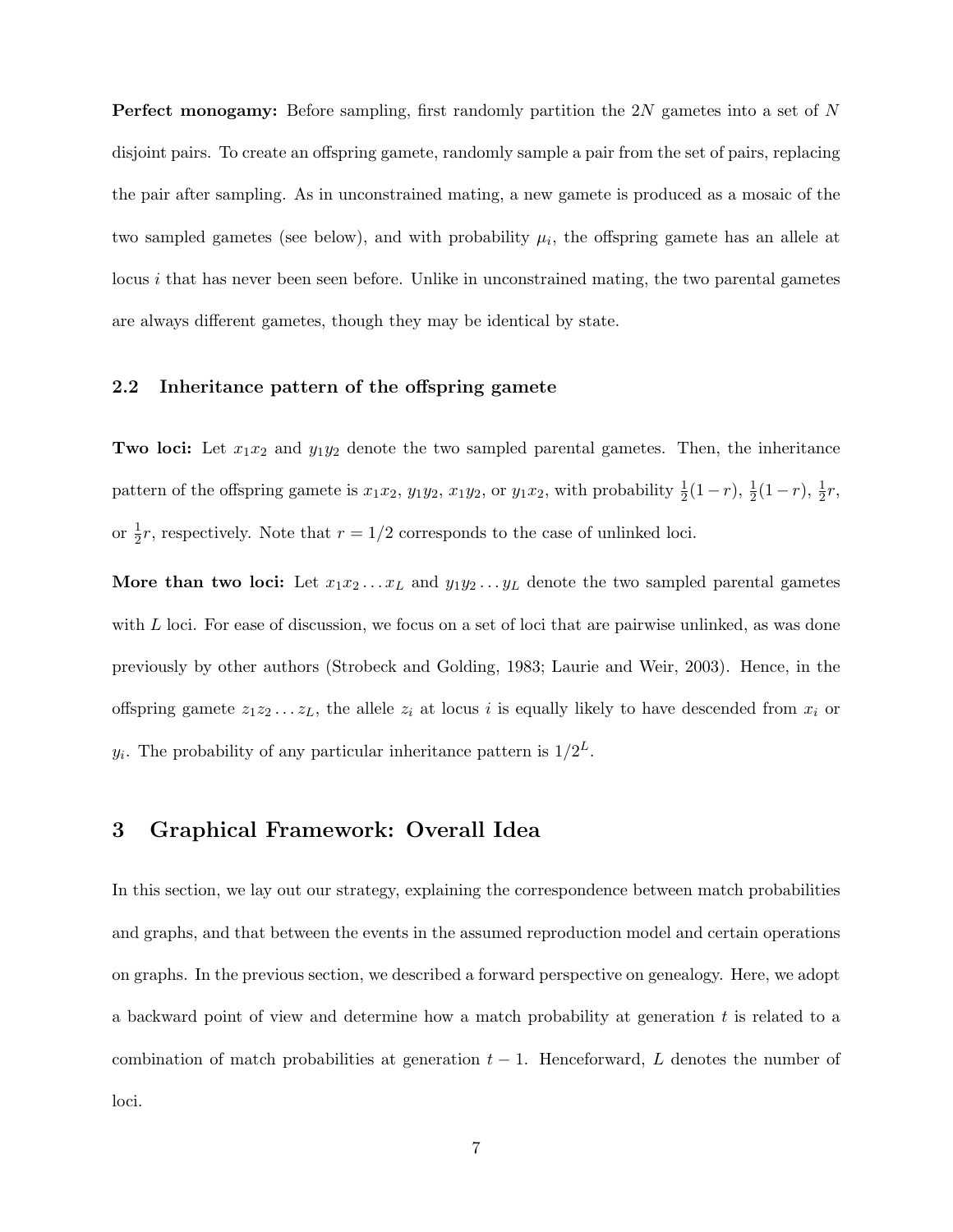$$
G_1 = x \underbrace{\begin{array}{c} 1 \\ 2 \end{array}}_{3} y \qquad z \qquad G_2 = x \underbrace{\begin{array}{c} 1 \\ 2 \end{array}}_{3} y \qquad z
$$

Figure 1: Examples of *fully-labeled* graphs. Vertex labels correspond to gamete labels and edge labels denote loci. The graph  $G_1$  represents the match probability  $\mathbb{P}(x_1 \equiv y_1, x_2 \equiv y_2, x_3 \equiv z_3)$ , whereas  $G_2$  represents  $\mathbb{P}(x_1 \equiv y_1, x_2 \equiv y_2, y_3 \equiv z_3)$ . Ignoring the vertex labels, these graphs are isomorphic as *edge-labeled* graphs. Under random mating,  $\mathbb{P}(x_1 \equiv y_1, x_2 \equiv y_2, x_3 \equiv z_3) = \mathbb{P}(x_1 \equiv z_3)$  $y_1, x_2 \equiv y_2, y_3 \equiv z_3$ , and  $G_1$  and  $G_2$  are considered equivalent.

#### 3.1 Graphical representation of match probabilities

We use  $x_i \equiv y_i$  to denote that alleles at locus i are identical in gametes x and y. To a particular match probability (e.g., the probability of  $(x_i \equiv y_i) \wedge (x_j \equiv z_j) \wedge (y_k \equiv z_k)$ ), we associate a fully-labeled graph as follows:

- Vertex: Create a vertex labeled x for gamete x.
- Edge: Draw an edge labeled *i* between vertices x and y if and only if  $x_i \equiv y_i$ .

For example, shown in Figure 1 are two graphs  $G_1$  and  $G_2$  which correspond to the match probabilities  $\mathbb{P}(x_1 \equiv y_1, x_2 \equiv y_2, x_3 \equiv z_3)$  and  $\mathbb{P}(x_1 \equiv y_1, x_2 \equiv y_2, y_3 \equiv z_3)$ , respectively. Under random mating, note that these two probabilities are equal. More generally, any two match probabilities are equal under random mating if they are related by some permutation of the gamete labels. In terms of our graphical representation, this equality of match probabilities translates to the following equivalence relation: two fully-labeled graphs (i.e., all vertices and edges are labeled) are equivalent if they are isomorphic as *edge-labeled* graphs (i.e., ignoring vertex labels). In Figure 1,  $G_1$  and  $G_2$  are equivalent since they are isomorphic as edge-labeled graphs. In terms of this graphical framework, our objective is as follows.

Main Goal: To develop a graphical method of setting up systems of equations that correctly relate edge-labeled graphs, in the same way that corresponding match probabilities are related.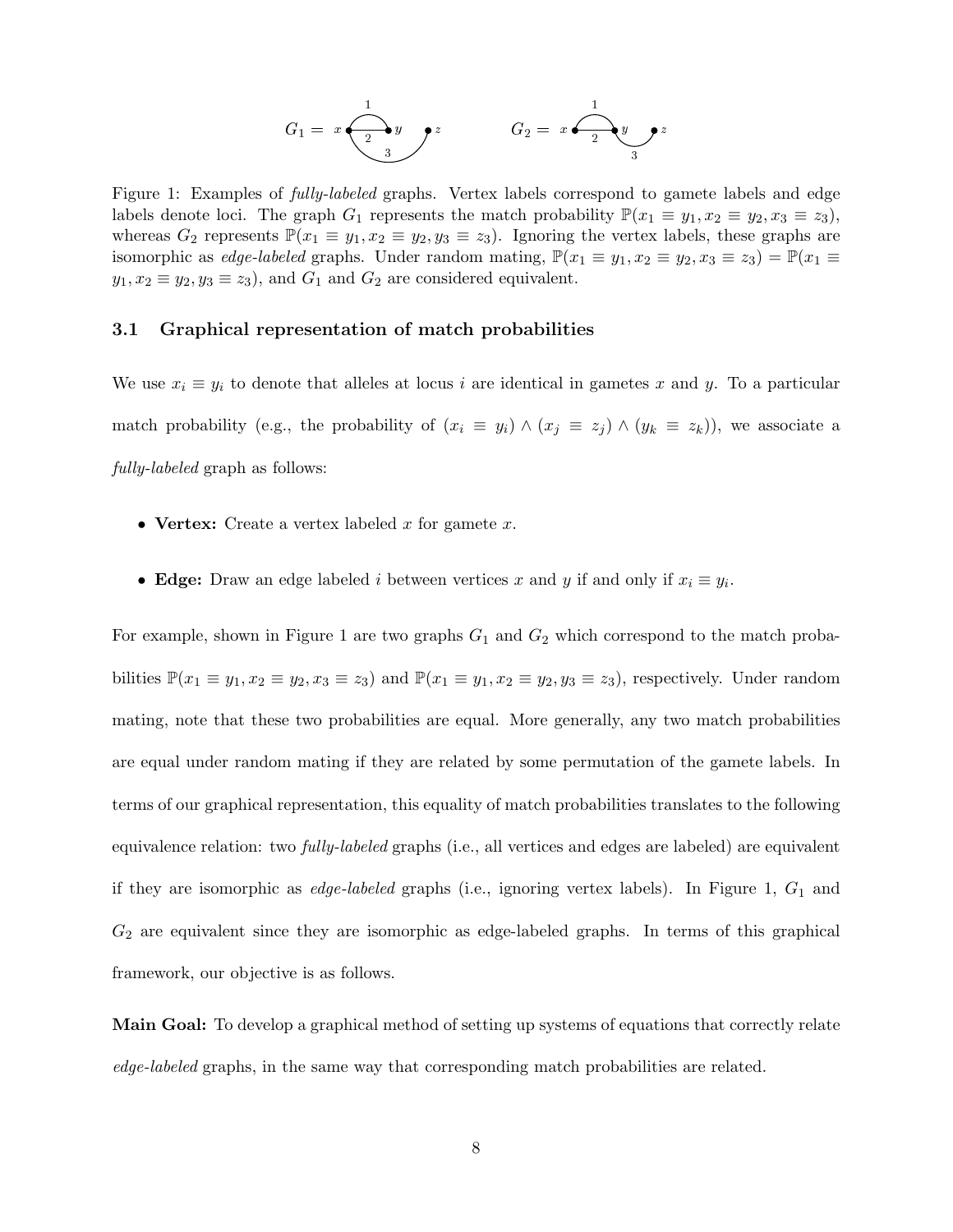

Figure 2: Two-locus match probabilities each proportional to  $(1 - \mu_1)^2 (1 - \mu_2)^2$ .

#### 3.2 Mutations (Vertex Count)

Let  $\{x_i^1, x_i^2, \ldots, x_i^k\}$  denote a set of alleles at locus *i* in *k* gametes at time *t*. Under an infinite-alleles model, the alleles  $\{x_i^1, x_i^2, \ldots, x_i^k\}$  all match only if their parental alleles at time  $t-1$  all match and no mutation occurs between times  $t-1$  and t in the lineages relating  $\{x_i^1, x_i^2, \ldots, x_i^k\}$  to their parents. Hence, the probability of any match relation at time t that requires  $x_i^1 \equiv x_i^2 \equiv \cdots \equiv x_i^k$ must contain an overall factor of  $(1 - \mu_i)^k$  when written in terms of match probabilities at time  $t-1$ . This fact translates to the following statement in our graphical representation:

Given a graph  $G$ , let  $V(G)$  denote the set of all vertices in  $G$ , and, for  $v \in V(G)$ , define

$$
\delta_i(v) := \begin{cases} 1, & \text{if at least one edge labeled } i \text{ is incident with } v, \\ 0, & \text{otherwise.} \end{cases}
$$
 (1)

That is,  $\delta_i(v)$  is an indicator variable that says whether the gamete associated with vertex v is involved in a match relation at locus i. The total number of gametes involved in match relations at locus *i* is denoted by  $\delta_i(G) := \sum_{v \in V(G)} \delta_i(v)$ . When relating G to graphs in the previous generation, there will be an overall factor of

$$
\prod_{i=1}^{L} (1 - \mu_i)^{\delta_i(G)}.
$$

For instance, each of the graphs shown in Figure 2 has  $\delta_1(G) = \delta_2(G) = 2$ , so the corresponding probability of each graph is proportional to  $(1 - \mu_1)^2 (1 - \mu_2)^2$ .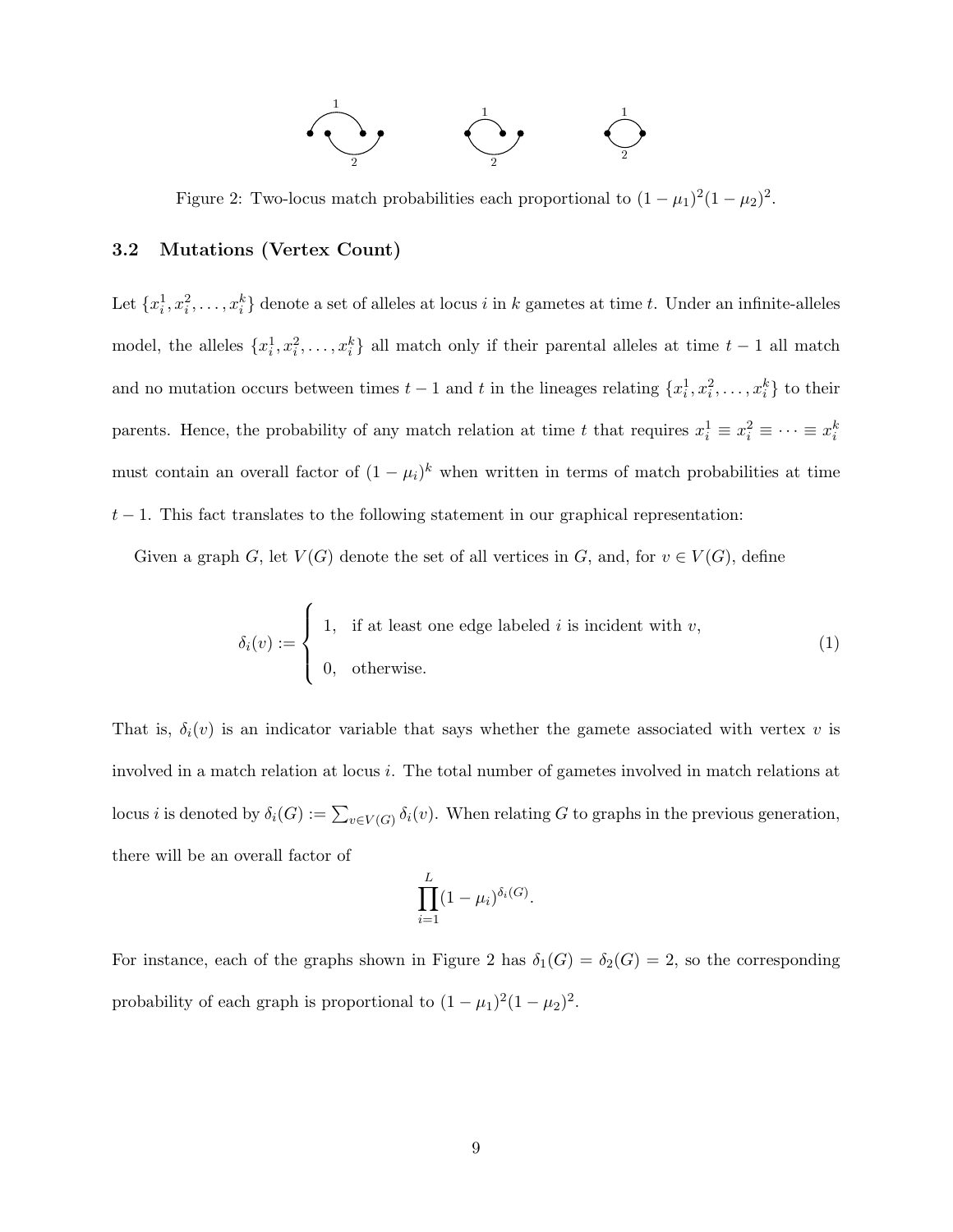#### 3.3 Inheritance pattern across loci for each gamete (Vertex Split)

Here, we consider only a single gamete at time  $t$  and investigate the inheritance pattern across its loci. When more than one gamete is considered at time  $t$ , we also need to consider how they can share parental gametes. That will be discussed in the next subsection.

By "δ-degree" of a vertex v, we mean the sum  $\sum_{i=1}^{L} \delta_i(v)$ , where  $\delta_i(v)$  is defined in (1); it is equal to the total number of *distinctly* labeled edges incident with  $v$ . In the graphs corresponding to haplotypic match probabilities, each edge label appears at most once, so the  $\delta$ -degree of any vertex coincides with its ordinary degree, the total number of edges incident with the vertex.

Two loci: Consider the case of two loci. Let x and y denote the two gametes sampled at time  $t-1$ , giving rise a child gamete h at time t. With probability r, one of the two loci in h has descended from x and the other from y, while with probability  $1 - r$ , both loci in h have descended from a single parental gamete.

Let R denote a match relation at time t and G the corresponding match graph. If only one of the two loci in a gamete is involved in R (e.g., in  $R = (x_1 \equiv y_1) \wedge (y_2 \equiv z_2)$ , locus 2 of gamete x is not involved in the match relation. Similarly, locus 1 of gamete  $z$  is not involved in the match relation.), then, since we only need to track ancestral loci, we do not need to consider the possibility of the gamete having two parental gametes. Suppose that both loci in gamete  $h$  are involved in R, so that the vertex labeled h in G has  $\delta$ -degree 2. If gamete h has two parental gametes, each contributing one locus to  $h$ , then that is represented in our graphical framework by splitting the vertex h into two vertices, distributing the edges that used to be incident with h such that each new vertex has  $\delta$ -degree 1. An example is shown on the left hand side of Figure 3.

A graph obtained from splitting zero or more  $\delta$ -degree-2 vertices in G is called a split graph of G, and G is called a pivot graph. The two new vertices that result from a vertex split are called a split pair. If G contains at least one  $\delta$ -degree-2 vertex, then more than one inequivalent split graph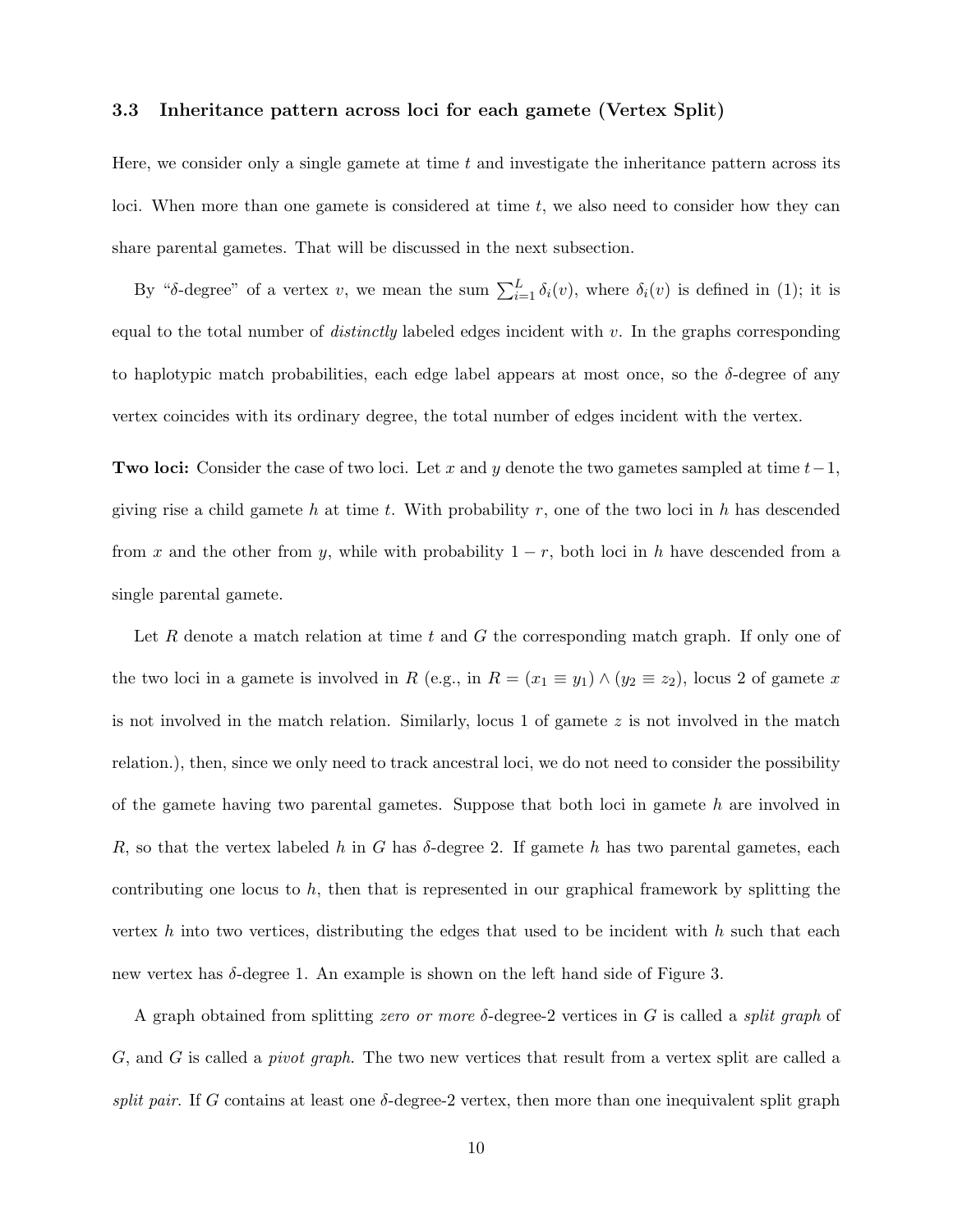

Figure 3: Illustration of vertex split operations on match graphs for two loci. Vertex h has  $\delta$ -degree 2. On the left hand side, vertex h is split into two vertices, and the edges that used to be incident with h are divided between the two new vertices such that each new vertex has  $\delta$ -degree 1. On the right hand side, zero vertex split operation is performed.

can be obtained. Note that a split graph is only an intermediate graph that is useful for relating a pivot graph at time t to a set of relevant match graphs at time  $t - 1$ .

More than two loci: Suppose that  $L > 2$ . For ease of discussion, we focus on a set of loci that are pairwise unlinked. A case with linked loci can easily be accommodated in our framework by introducing more parameters (recombination rates) and putting constraints on vertex split operations.

Let  $D = \{1, 2, \ldots, n\}$ , where  $n \leq L$ , denote the set of *distinct* loci in gamete h that are involved in a match relation R. Let  $B_1 \sqcup B_2$  denote a bipartition of D into two disjoint subsets, such that the loci in  $B_1$  and those in  $B_2$  come from different parental gametes. (Note that if the bipartition is  $\emptyset \sqcup D$ , then effectively there is only one parental gamete.) There are  $2^{n-1}$  inequivalent bipartitions of D, and we assume that each bipartition has probability  $1/2^{n-1}$ . In the graph G corresponding to R, the vertex labeled h has  $\delta$ -degree n, and the bipartition of D into  $\{i_1, \ldots, i_k\} \sqcup \{i_{k+1}, \ldots, i_n\}$ corresponds to splitting h into two vertices  $v_1$  and  $v_2$ , such that of all edges that used to be incident with h in G, those that had labels in  $B_i$  now becomes incident with  $v_i$ , for  $i = 1, 2$ . An example is shown in Figure 4.

#### 3.4 Sharing of parental gametes (Vertex Merge)

As described above, a vertex split operation is used to capture that a gamete at time  $t$  has inherited at least one locus from each of the two sampled gametes at time  $t - 1$  (c.f., Section 2.1). We now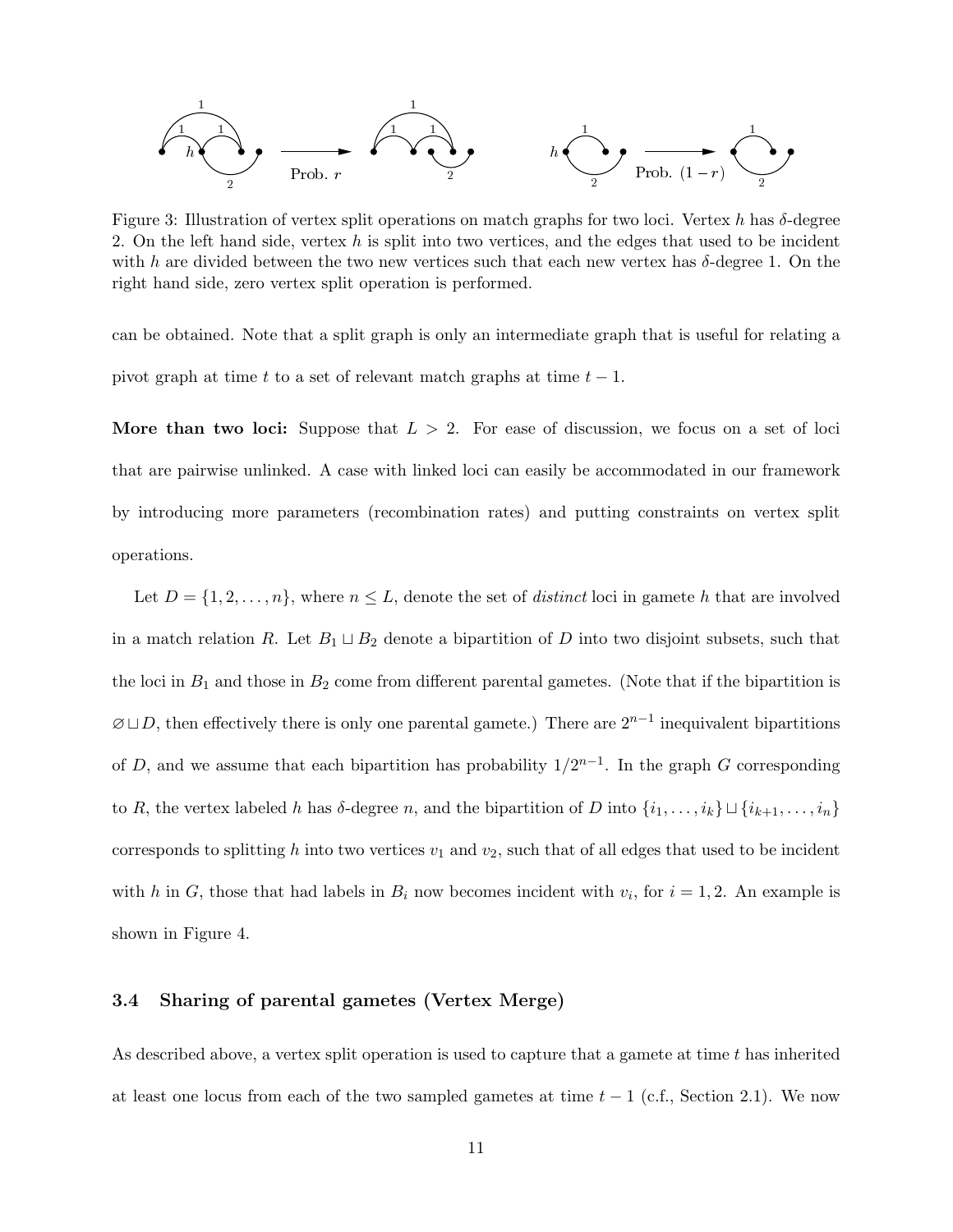

Figure 4: A split of a  $\delta$ -degree-5 vertex in a model with unlinked loci. This vertex split corresponds to a bipartition of  $\{1, \ldots, 5\}$  into  $\{1, 4\}$  and  $\{2, 3, 5\}$ . These are not entire graphs; only the parts relevant for illustrating a vertex split are shown here.

need to consider the possibility of a gamete at time  $t-1$  being a common parental gamete of two or more gametes at time  $t$ . This sharing of a parental gamete translates to merging relevant vertices in the split graph into a single vertex. The precise pattern of allowed sharing of parental gametes depends on the assumed mating scheme, and so do the allowed set of vertex merge operations and their associated probabilities. In what follows, we adopt the following convention:

Convention 1 When a set of vertices merge into a single vertex, we remove all edges that used to join any pair of vertices in that set.

Consider the example shown in Figure 5. The leftmost graph  $G_P$  is a pivot graph corresponding to the probability of the match relation  $(x_1 \equiv y_1) \wedge (x_2 \equiv y_2)$  at time t. Since there are two vertices in  $G_P$  each with  $\delta$ -degree greater than 1, we can perform zero, one or two vertex splits in  $G_P$ . Shown in the middle of Figure 5 is the split graph  $G<sub>S</sub>$  obtained from two vertex splits in  $G<sub>P</sub>$ . We have given different labels to the vertices in  $G<sub>S</sub>$  for ease of discussion, but we are not saying that they necessarily correspond to distinct gametes at time  $t-1$ . Graph  $G_{M_1}$  on the right hand side of Figure 5 does correspond to the case in which all four vertices are associated with distinct gametes. If more than one vertex in  $G<sub>S</sub>$  in fact corresponds to the same gamete at time  $t-1$ , then that is represented by merging those vertices into a single vertex.

Unconstrained Mating: Under unconstrained mating, recall that the same gamete may be sampled twice, and each of the sampled gametes may transmit genetic material to its offspring. Hence,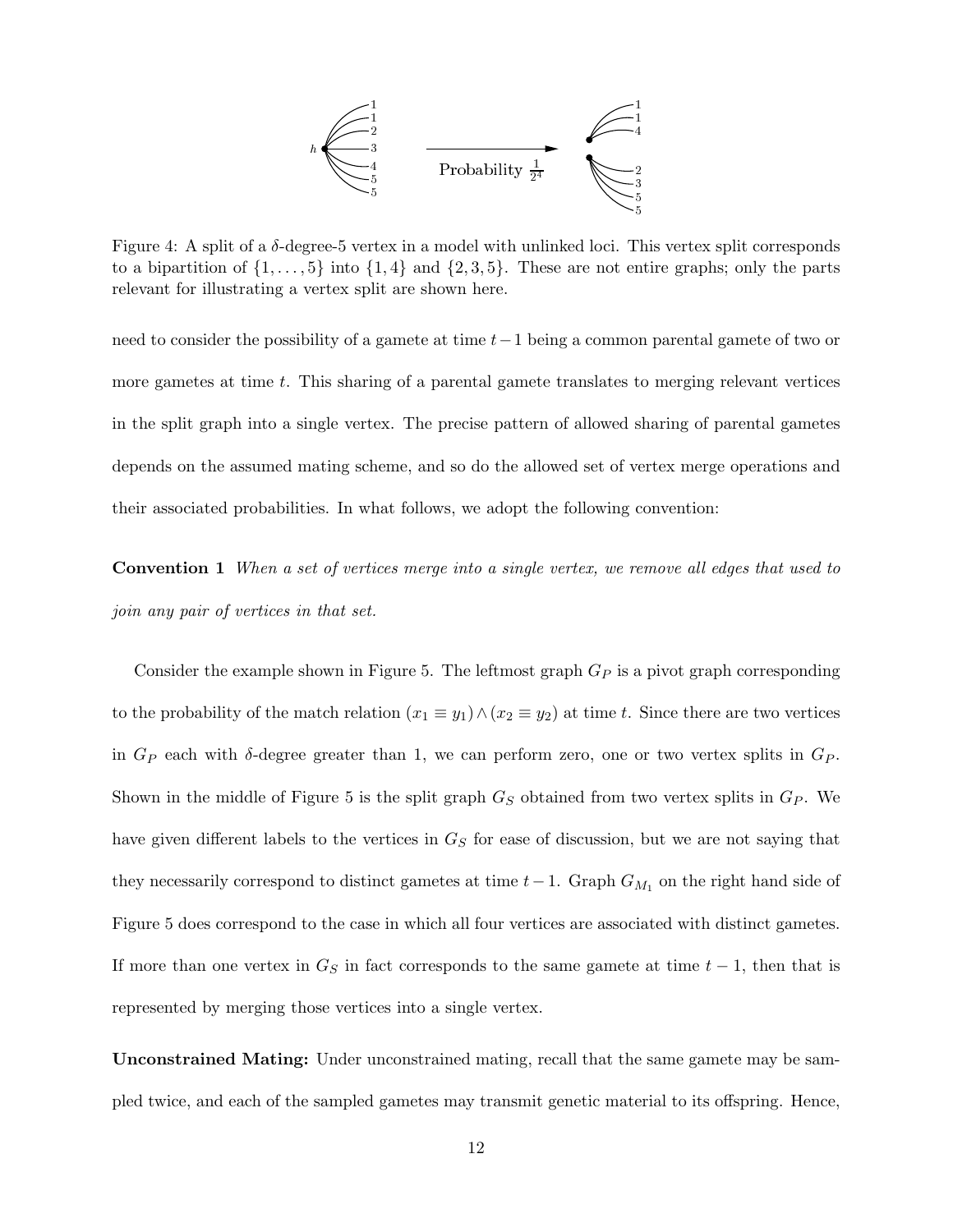

Figure 5: Examples of vertex split and merge operations under unconstrained mating scheme. There are other possible vertex merge operations not shown here. Further, there are other split graphs, obtained from either zero or one vertex split.

going backwards in time, an offspring gamete splits into two parental gametes as a consequence of "recombination" and then the latter two gametes may immediately find a common ancestor in the previous generation. Analogously, two vertices in  $G<sub>S</sub>$  that are a split pair (e.g., vertices w and x or y and z in  $G<sub>S</sub>$  in Figure 5), may merge into the same vertex. More generally, following a similar line of reasoning, we see that any set of vertices in  $G<sub>S</sub>$  may merge into a single vertex under unconstrained mating. This fact simplifies things considerably since we do not need to keep track of which vertices are a split pair.

Under unconstrained mating, determining the probability associated with a given merge operation on a given split graph is straightforward. Suppose that a split graph  $G<sub>S</sub>$  contains n vertices labeled by  $[n] = \{1, 2, \ldots, n\}$ . Then, under unconstrained mating, there exists a one-to-one correspondence between the set of all vertex merge operations on  $G<sub>S</sub>$  and the set of all partitions of  $[n]$ into non-empty subsets; each subset of  $[n]$  corresponds to those vertices that merge. A partition of  $[n]$  into k non-empty subsets defines a particular case of assigning n labeled gametes to k distinct unlabeled parental gametes, with each of those k parents having at least one child. It is easy to see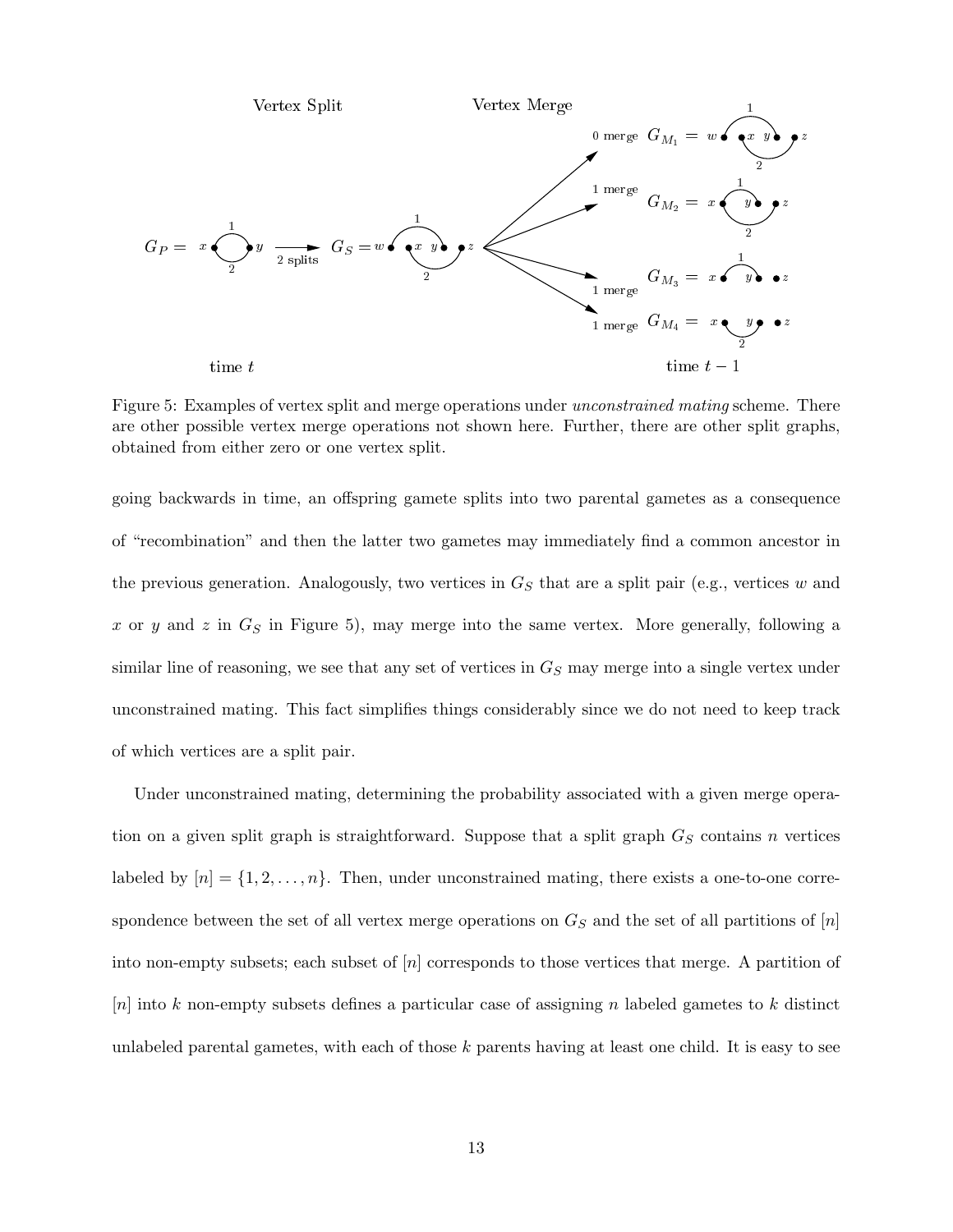

Figure 6: Examples of *i*-equivalent graphs. Two graphs are said to be *i*-equivalent, denoted by  $\stackrel{i}{\sim}$ , if they become isomorphic as edge-labeled graphs after dropping isolated vertices.

that the probability of such a choice under unconstrained mating is given by

$$
f(n,k) := \frac{(2N)_{(k)}}{(2N)^n},\tag{2}
$$

where  $z_{(k)}$  denotes the falling factorial  $z(z-1)\cdots(z-k+1)$ . Hence, the probability of a particular set of vertex merges in  $G<sub>S</sub>$  such that k vertices remain, is given by  $f(n, k)$ . It is important to note that different sets of merges can produce graphs that are equivalent. For example, consider  $G_{M_2}$  on the right hand side of Figure 5. There are four different merge operations on  $G_S$ —namely, merge w with x, w with z, y with x, or y with z—that produce match graphs equivalent to  $G_{M_2}$  as edge-labeled graphs. Hence, the probability of obtaining  $G_{M_2}$  from  $G_S$  through merge operations is  $4 \times f(4,3)$ . In contrast, there exists a unique merge operation that produces  $G_{M_3}$  from  $G_S$ , and therefore the probability of obtaining  $G_{M_3}$  from  $G_S$  is  $f(4,3)$ . The same goes true for  $G_{M_4}$ .

Note that graphs  $G_{M_3}$  and  $G_{M_4}$  each contain an isolated vertex (a vertex with no incident edges). Such a vertex is not involved in any match relation and therefore can be ignored. We say that two graphs are *i*-equivalent, denoted by  $\sim$ , if they become isomorphic as edge-labeled graphs after dropping isolated vertices. (See Figure 6 for examples.) Two i-equivalent graphs correspond to the same match probability. If a graph only contains isolated vertices, then it defines no match relation, and the associated probability is defined to be 1.

Perfect Monogamy: In the case of perfect monogamy, vertex merge operations need to be constrained and merge probabilities modified. One needs to keep track of which vertices in each split graph are a split pair, to determine allowed merge operations. So, in drawing a split graph,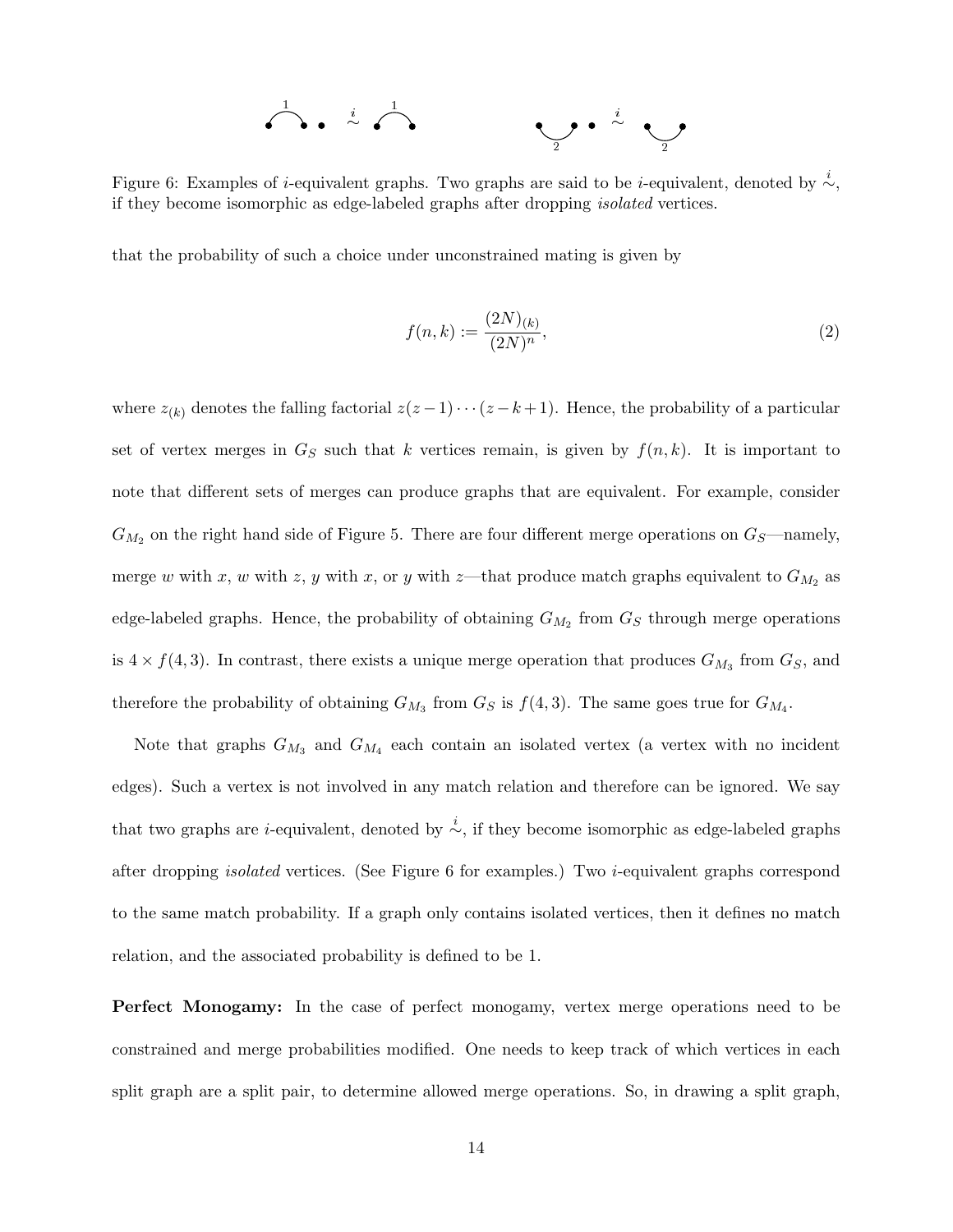

Figure 7: Examples of vertex split and merge operations under *perfect monogamy*. In  $G<sub>S</sub>$ , an edge labeled "s" joins two vertices that are a split pair. No other vertex merge operations are possible for the given  $G<sub>S</sub>$ . There still are other split graphs, obtained from either zero or one vertex split.

we add a new edge labeled "s" between the two vertices in each split pair. The perfect monogamy condition imposes the following two constraints on vertex merges:

- 1. Two vertices joined by an edge labeled "s" may not merge. (Two gametes sampled under perfect monogamy, as described in Section 2.1, are necessarily different gametes, so if the offspring gamete is obtained via "recombination", it must have two different parental gametes.)
- 2. Vertex merges may not produce a non-cyclic length-2 path with both edges labeled "s". (If two gametes at time t each have two parental gametes at time  $t-1$ , then their sets of parental gametes are either disjoint or the same, i.e., there can be no half-sibs.)

In addition to Convention 1, we remove all edges labeled "s" after vertex merge operations are complete. The above constraints imply that, under perfect monogamy,  $G_{M_2}, G_{M_3}$ , and  $G_{M_4}$  in Figure 5 cannot be obtained from  $G<sub>S</sub>$ ; i.e., the corresponding merge operations have probability zero under perfect monogamy. The graphs that can be obtained from allowed merge operations on  $G<sub>S</sub>$  are shown in Figure 7.

For a given split graph  $G_S$  of a pivot graph  $G_P$ , label the vertices in the split graph with [n]. Let  $\mathcal{P} = \{X_1, \ldots, X_k\}$  denote a partition of [n] into k non-empty subsets  $X_1, \ldots, X_k$ . The partition  $\mathcal{P}$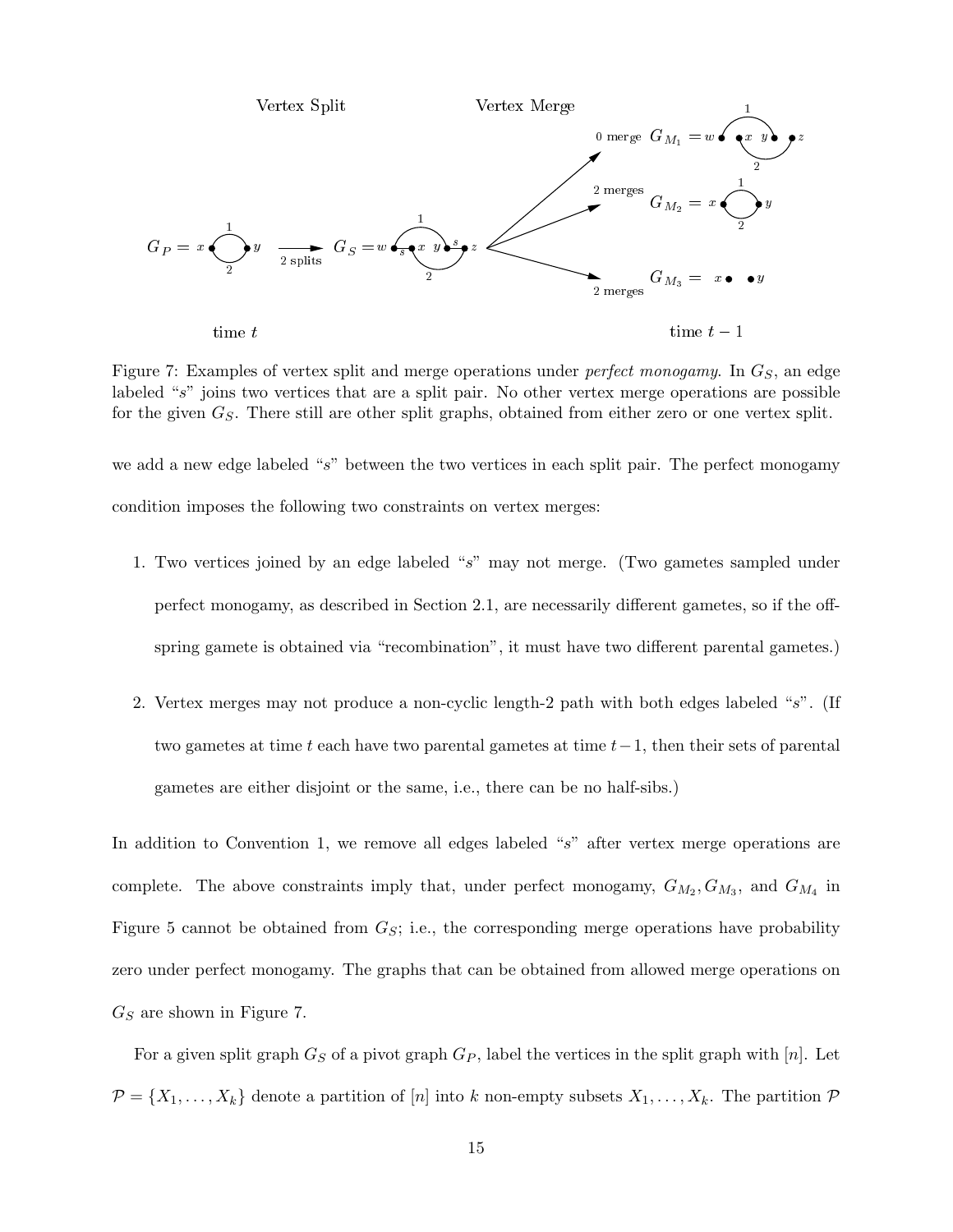defines a set of merges in  $G_S$ , collapsing all vertices in  $X_i$  into a single vertex, for each  $i = 1, \ldots, k$ . Let  $G_M$  denote the graph resulting from those merge operations, and define

> $S \ \ := \ \{ i \in [n] \mid i \text{ arose from splitting a vertex in } G_P \},$  $T \coloneqq \{ X \in \mathcal{P} \mid S \cap X \neq \varnothing \},$  $U := \{ X \in \mathcal{P} \mid S \cap X = \varnothing \}.$

Note that  $|T| + |U| = k$  is the number of vertices in  $G_M$ , before dropping any isolated vertices. The set T corresponds to the vertices in  $G_M$  that the vertices in S will map to under the merge operation defined by  $P$ , whereas the set U corresponds to the remaining vertices in  $G_M$ . Then, as described in Appendix A, the probability of the set of vertex merges corresponding to  $\mathcal P$  is given by

$$
\frac{1}{(2N)^{n-(|S|+|T|)/2}} \left( \prod_{i=1}^{\lfloor T \rfloor -1} \frac{N-i}{N} \right) \prod_{j=1}^{|U|} (2N-|T|-j+1), \tag{3}
$$

provided that the merges are consistent with the aforementioned two constraints for perfect monogamy. Otherwise, the probability is defined to be zero. For a split graph obtained from zero split operation,  $S = \emptyset$ ,  $T = \emptyset$ , and  $|U| = k$ ; and therefore (3) reduces to (2). (We use the convention that a product of form  $\prod_{i=1}^{l} g(i)$  is defined to be 1 if  $l \leq 0$ .)

**Example:** Consider the split graph  $G<sub>S</sub>$  shown in Figure 7. To distinguish edge labels from vertex labels, we have labeled the four vertices in  $G_S$  with  $\Psi = \{w, x, y, z\}$  instead of  $[4] = \{1, 2, 3, 4\}.$ Since w, x and y, z are both split pairs in  $G_S$ , we obtain  $S = \Psi, T = \mathcal{P}$ , and  $U = \emptyset$  for all partitions P of  $\Psi$ . The partition  $P = \{\{w, x\}, \{y\}, \{z\}\}\$ is not compatible with perfect monogamy (since w, x are a split pair, they are not allowed to merge). The partition  $\mathcal{P} = \{\{w\}, \{x\}, \{y\}, \{z\}\}\$ is compatible with perfect monogamy and the corresponding merge operation produces  $G_{M_1}$ . Using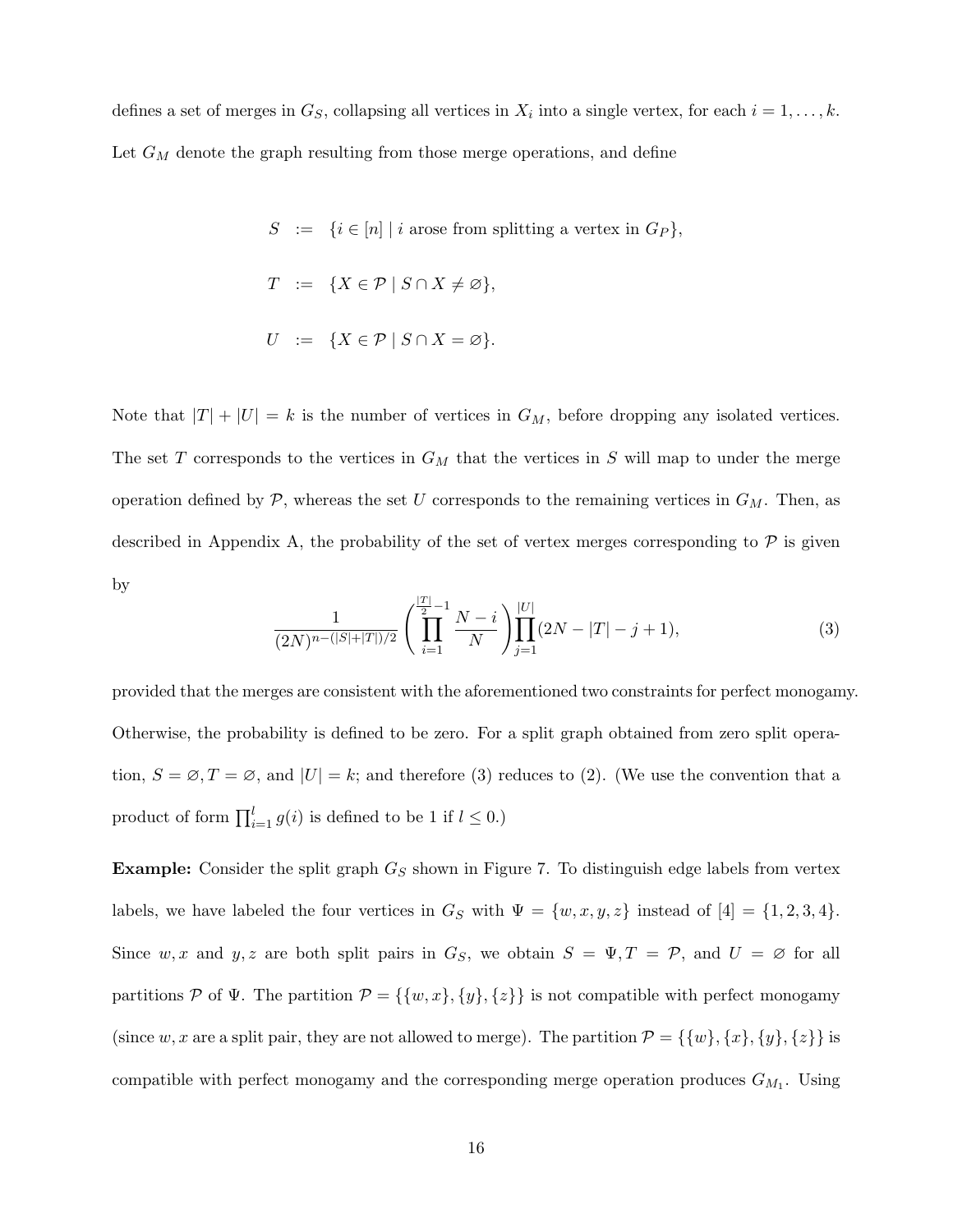

Figure 8: Schematic summary of our graphical approach. For each pivot graph  $G_P$ , all allowed vertex split and merge operations are considered, keeping track of the corresponding probabilities. The pivot  $G_P$  can be written as a linear combination of the resulting  $G_{M_i}$ .

 $n = 4, |S| = 4, |T| = 4, |U| = 0$  in (3), we obtain  $(N-1)/N$  for the probability of that merge operation. The partition  $\mathcal{P} = \{\{w, z\}, \{x, y\}\}\$  produces  $G_{M_2}$  and using  $n = 4, |S| = 4, |T| = 1$  $2, |U| = 0$  in (3) produces  $1/(2N)$ . The partition  $\mathcal{P} = \{\{w, y\}, \{x, z\}\}\$  produces  $G_{M_3}$  and, again, using  $n = 4, |S| = 4, |T| = 2, |U| = 0$  in (3) produces  $1/(2N)$ . More examples can be found in Section 4.3.

#### 3.5 Summary

Schematically illustrated in Figure 8 is our method of generating the equation that relates a match probability at time t to appropriate match probabilities at times  $t - 1$ . Our strategy is to express a pivot graph  $G_P$  at time t in terms of  $G_{M_i}$  at time  $t-1$ , by considering all allowed vertex split and merge operations. In this framework, it is easy to keep track of the combinatorial factors and the probabilities associated with inheritance patterns and sharing of parental gametes.

Here is how our graphical framework can be used in practice: Suppose the match probability associated with a particular graph  $H$  is not known. To compute it, we need to find a closed system  $\mathscr E$  of equations that has H as one of its unknown variables. Let K denote the set of all graphs whose associated match probability values have already been determined. In what follows,  $\mathcal G$  denotes the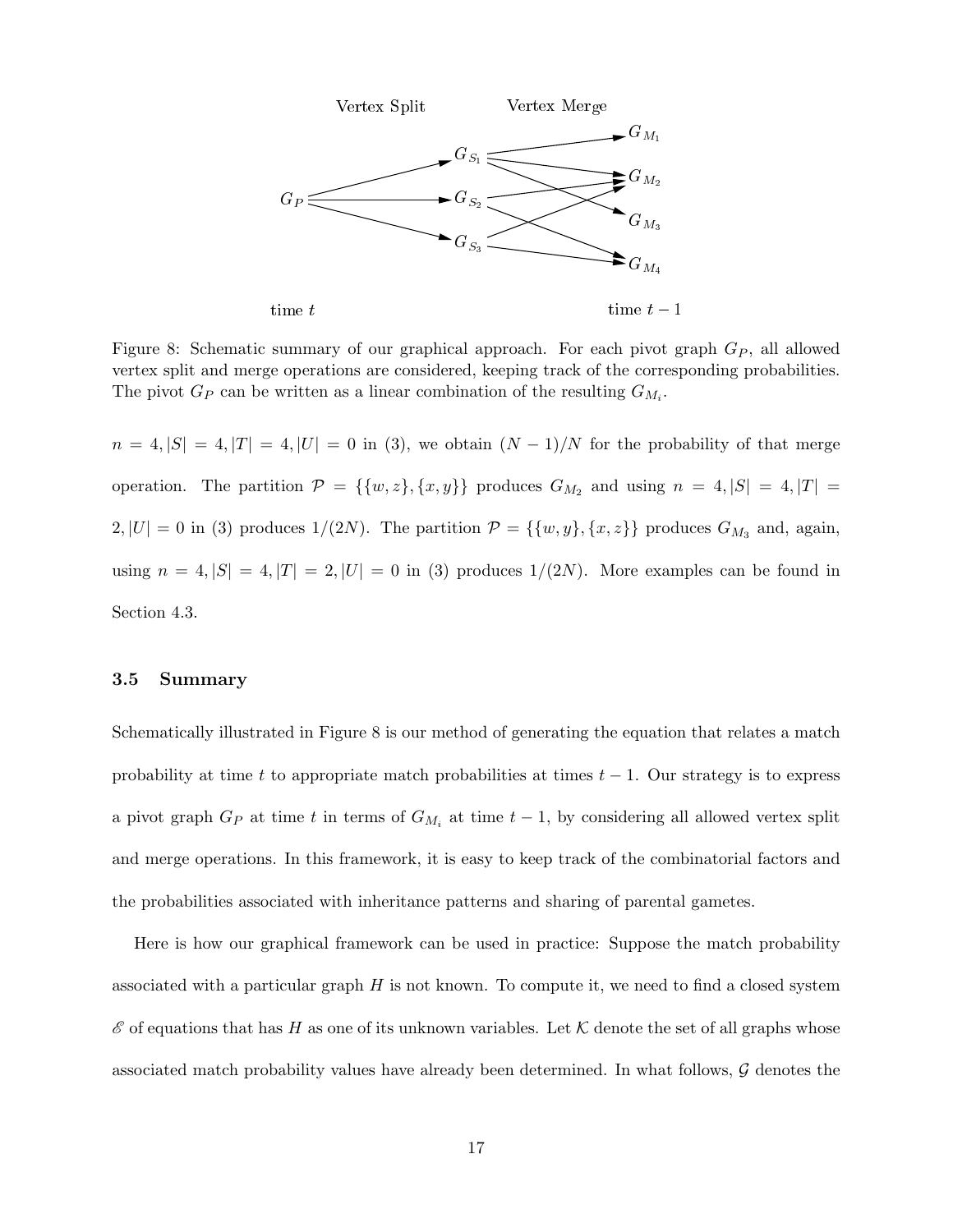set of graphs on which vertex split and merge operations need to be performed;  $\mathcal N$  the set of new unknown graphs reached from  $G$  via vertex split and merge operations;  $V$  the set of all variables in  $\mathscr{E}$ . With  $\mathcal{G} = \{H\}, \mathcal{N} = \emptyset$ , and  $\mathcal{V} = \emptyset$  as initialization, our algorithm for constructing  $\mathscr{E}$  goes as follows:

- 1. For each pivot graph  $G_P \in \mathcal{G}$ , consider all possible vertex split operations, producing a set  $\mathcal{S}_{G_P}$  of split graphs. Record the probability of obtaining each split graph.
- 2. For all  $G_P \in \mathcal{G}$ , in any order, carry out the following steps:
	- (a) For each graph in  $\mathcal{S}_{G_P}$ , consider all allowed vertex merge operations, again keeping track of the associated probabilities. Let  $\mathcal{M}_{G_P}$  denote the set of all graphs obtained after considering the entire  $\mathcal{S}_{G_P}$ . Now,  $G_P$  can be written in terms of the graphs in  $\mathcal{M}_{G_P}$ , with appropriate coefficients determined by split, merge and mutation probabilities.
	- (b) Update  $\mathcal N$  by setting  $\mathcal N \leftarrow \mathcal N \cup \mathcal M_{G_P} \setminus (\mathcal G \cup \mathcal K)$
- 3. Set  $\mathcal{V} \leftarrow \mathcal{V} \cup \mathcal{G}$ .
- 4. If  $\mathcal{N} \neq \emptyset$ , set  $\mathcal{G} \leftarrow \mathcal{N}$  and  $\mathcal{N} \leftarrow \emptyset$ . Then, go back to step 1. If  $\mathcal{N} = \emptyset$ , then a closed system of equations has been obtained for the graphs in  $V$  and it can be solved.

Some explicit examples are provided in the following section.

# 4 Examples of Closed Systems of Equations

In this section, we consider some simple examples to elucidate the graphical framework described in the previous section. We adopt the following notational convention when discussing two-locus examples: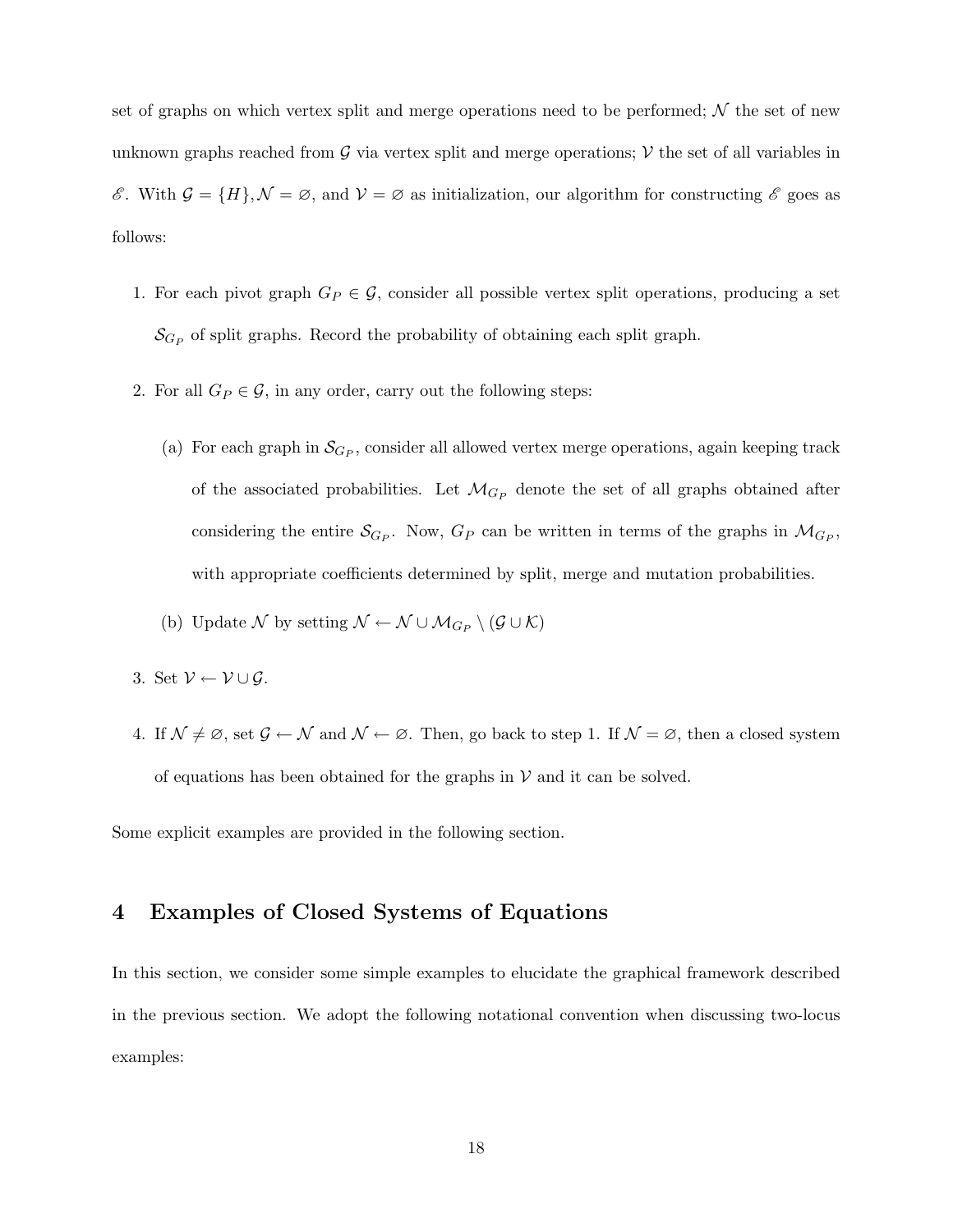$$
\sum_{i=1}^{i} (1 - \mu_i)^2 \left[ f(2, 2) \sum_{i=1}^{i} f(2, 1) \right]
$$
\n
$$
\Rightarrow \sum_{i=1}^{i} (1 - \mu_i)^2
$$
\n
$$
\Rightarrow \sum_{i=1}^{i} (1 - \mu_i)^2 (2N - 1)
$$

Figure 9: The equilibrium equation satisfied by the one-locus match probability  $\mathbb{P}_h(x_i \equiv y_i)$ . Here,  $f(n, k)$  is defined as in (2) and the factor  $(1 - \mu_i)^2$  arises as explained in Section 3.2. In deriving the recurrence equation, one needs to recall that a graph consisting of a single isolated vertex has probability 1.

Convention 2 For two loci, there are only two edge types. So, to simplify notation, we adopt the convention of drawing edges for locus 1 (respectively, locus 2) as arcs above (respectively, below) vertices.

#### 4.1 Simplest example

Most mating schemes have the same expression for the probability of  $x_i \equiv y_i$ , a one-locus match relation involving two gametes. As illustrated in Figure 9, the recurrence equation for  $\mathbb{P}(x_i \equiv y_i)$ and its solution at stationarity can easily be obtained using the graphical approach described above.

#### 4.2 Unconstrained mating example

We consider two-locus examples in the remainder of this section. Assuming stationarity and unconstrained mating, it is straightforward to obtain the system of coupled linear equations shown in Figure 10. Let  $G_1, G_2$ , and  $G_3$  denote the graphs on the left hand sides of those three equations, respectively, from top to bottom. Note that  $G_1$  does not contain any vertex with  $\delta$ -degree greater than 1, so no vertex split is possible. Modulo  $(1 - \mu_1)^2 (1 - \mu_2)^2$ , the expression on the right hand side of the equation for  $G_1$  is obtained from considering all possible merge operations on  $G_1$ . The same combination of terms, denoted  $\Omega_1$ , also appear in the equation for  $G_2$ , since  $G_1$  can be obtained from a vertex split operation on  $G_2$  and there are no constraints on vertex merges. The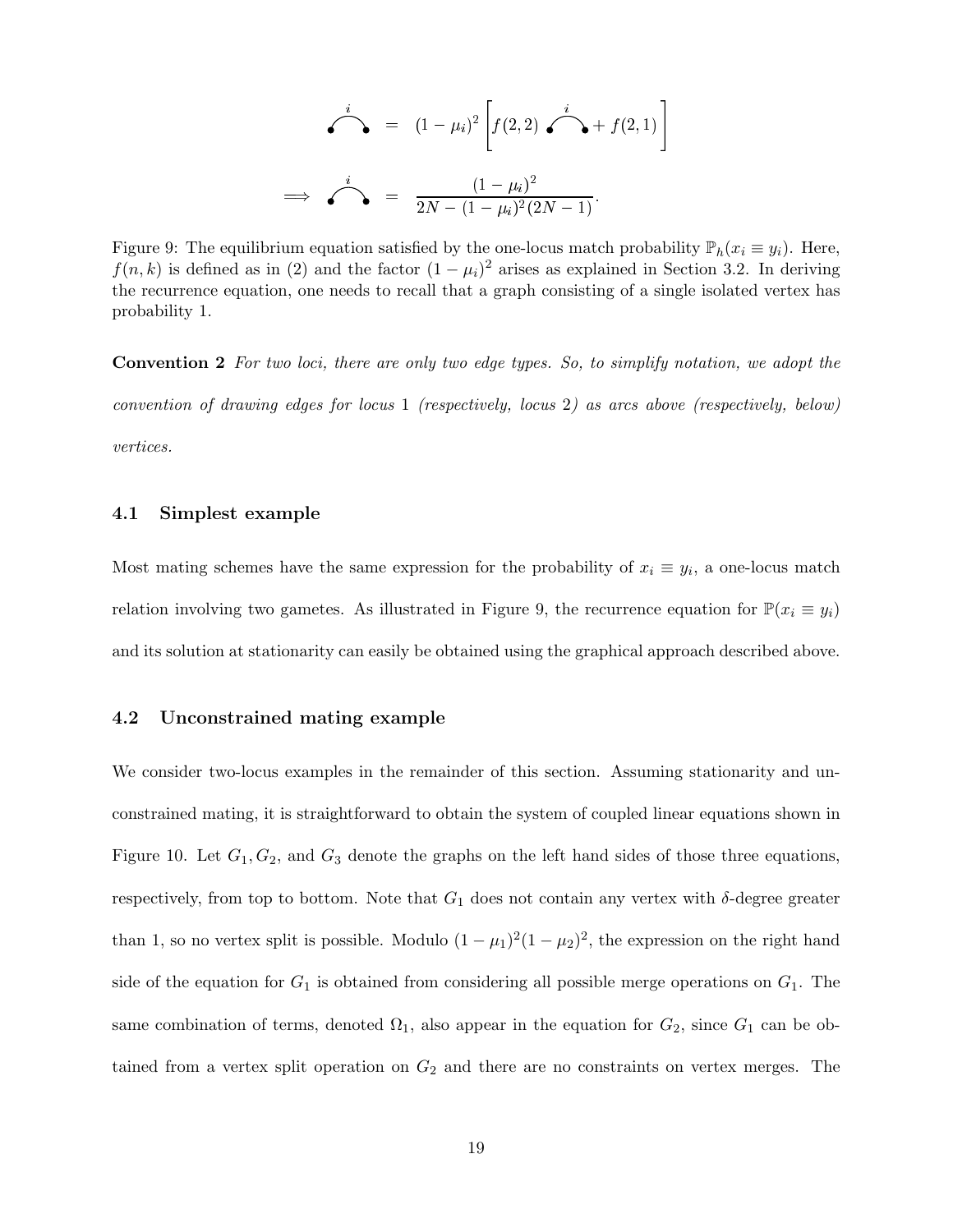<sup>=</sup> (1 1) (1 2) " <sup>f</sup> (4; 4) <sup>+</sup> <sup>f</sup> (4; 3) <sup>4</sup> <sup>+</sup> <sup>+</sup> ! <sup>+</sup> <sup>f</sup> (4; 2) <sup>2</sup> <sup>+</sup> <sup>2</sup> <sup>+</sup> <sup>2</sup> <sup>+</sup> <sup>1</sup> ! <sup>+</sup> <sup>f</sup> (4; 1) # (1 1) (1 2) <sup>1</sup> <sup>=</sup> (1 1) (1 2) ( +(1 r) " <sup>f</sup> (3; 3) <sup>+</sup> <sup>f</sup> (3; 2) <sup>+</sup> <sup>+</sup> ! <sup>+</sup> <sup>f</sup> (3; 1) #) (1 1) (1 2) [r <sup>1</sup> <sup>+</sup> (1 r) 2℄ <sup>=</sup> (1 1) (1 2) " <sup>1</sup> <sup>+</sup> 2r(1 r) <sup>2</sup> <sup>+</sup> (1 r) <sup>f</sup> (2; 2) <sup>+</sup> <sup>f</sup> (2; 1) !#

Figure 10: A closed system of coupled equations under unconstrained mating. We use  $G_1, G_2$  and  $G_3$  to refer to the graphs on the left hand side of the first, the second, and the third equation, respectively. These equations should be compared with the equations for perfect monogamy in Figure 11.

remaining terms, denoted  $\Omega_2$ , arise from performing all possible vertex merges in  $G_2$  without any vertex split. Note that  $\Omega_1$  and  $\Omega_2$  appear in the equation for  $G_3$ , corresponding to performing two and one vertex splits, respectively, in  $G_3$ , followed by all possible vertex merges. Notice the factor of 2 in  $2r(1 - r)\Omega_2$ ; it comes from the fact that the two possible ways of applying a single vertex split in  $G_3$  produces equivalent split graphs.

For  $\mu_1 = \mu_2 = 0$ , all match probabilities are equal to 1, and indeed the right hand side of each equation in Figure 10 sums to 1 in that case. Such consistency conditions are useful for checking that coefficients in recurrence equations have been determined correctly. Since the one-locus match probability  $\mathbb{P}_h(x_i \equiv y_i)$  can be determined as shown in Figure 9, the equations in Figure 10 form a closed system of coupled equations that can be solved for  $G_1, G_2$ , and  $G_3$ .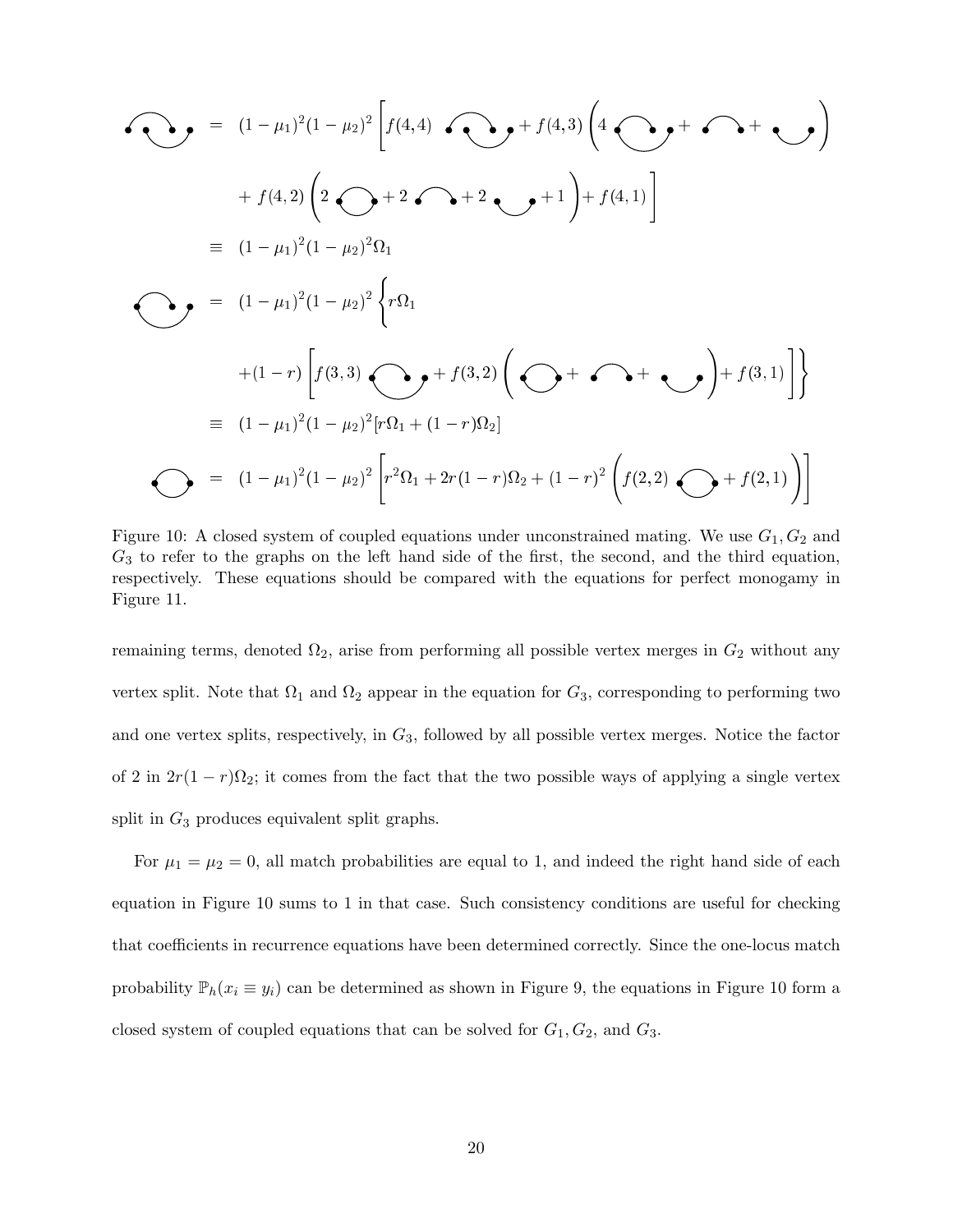#### 4.3 Perfect monogamy example

We now consider the same three graphs  $G_1, G_2, G_3$  under the perfect monogamy model. For each graph, we need to consider the same set of vertex split operations as in the unconstrained mating scheme. However, vertex merges are constrained under perfect monogamy, and the allowed merges carry probabilities different from the corresponding merges under unconstrained mating. Using the allowed vertex merges described in Section 3.4 for perfect monogamy and the merge probability given in (3), at stationarity we obtain the set of equations shown in Figure 11. For  $\mu_1 = \mu_2 = 0$ , the right hand side of each equation correctly sums to 1 when all match probabilities are set to 1. As in the unconstrained mating case, these equations form a closed system of coupled equations, and we can solve it for  $G_1, G_2$ , and  $G_3$ .

### 5 Match Probabilities

Given two gametes  $h = h_1 h_2 ... h_L$  and  $h' = h'_1 h'_2 ... h'_L$  randomly sampled *without* replacement, we define  $\mathbb{P}_h(h \equiv h')$  as the L-locus haplotypic match probability. The product rule probability is given by  $\prod_{i=1}^{L} \mathbb{P}_h(h_i \equiv h'_i)$ , where  $\mathbb{P}_h(h_i \equiv h'_i)$  is the one-locus match probability for locus *i*. We are interested in studying the following ratio:

$$
R_h(L) = \frac{\mathbb{P}_h(\mathbf{h} \equiv \mathbf{h}')}{\prod_{i=1}^L \mathbb{P}_h(h_i \equiv h'_i)}.
$$

To study genotypic match probabilities, we consider two pairs of gametes sampled without replacement. Each pair of gametes defines an individual's genotypic sequence. Let  $g = g_1 g_2 \dots g_L$ and  $g' = g'_1 g'_2 \dots g'_L$  denote the two genotypic sequences so obtained. We are interested in the ratio

$$
R_g(L) = \frac{\mathbb{P}_g(\mathbf{g} \equiv \mathbf{g}')}{\prod_{i=1}^L \mathbb{P}_g(g_i \equiv g'_i)},
$$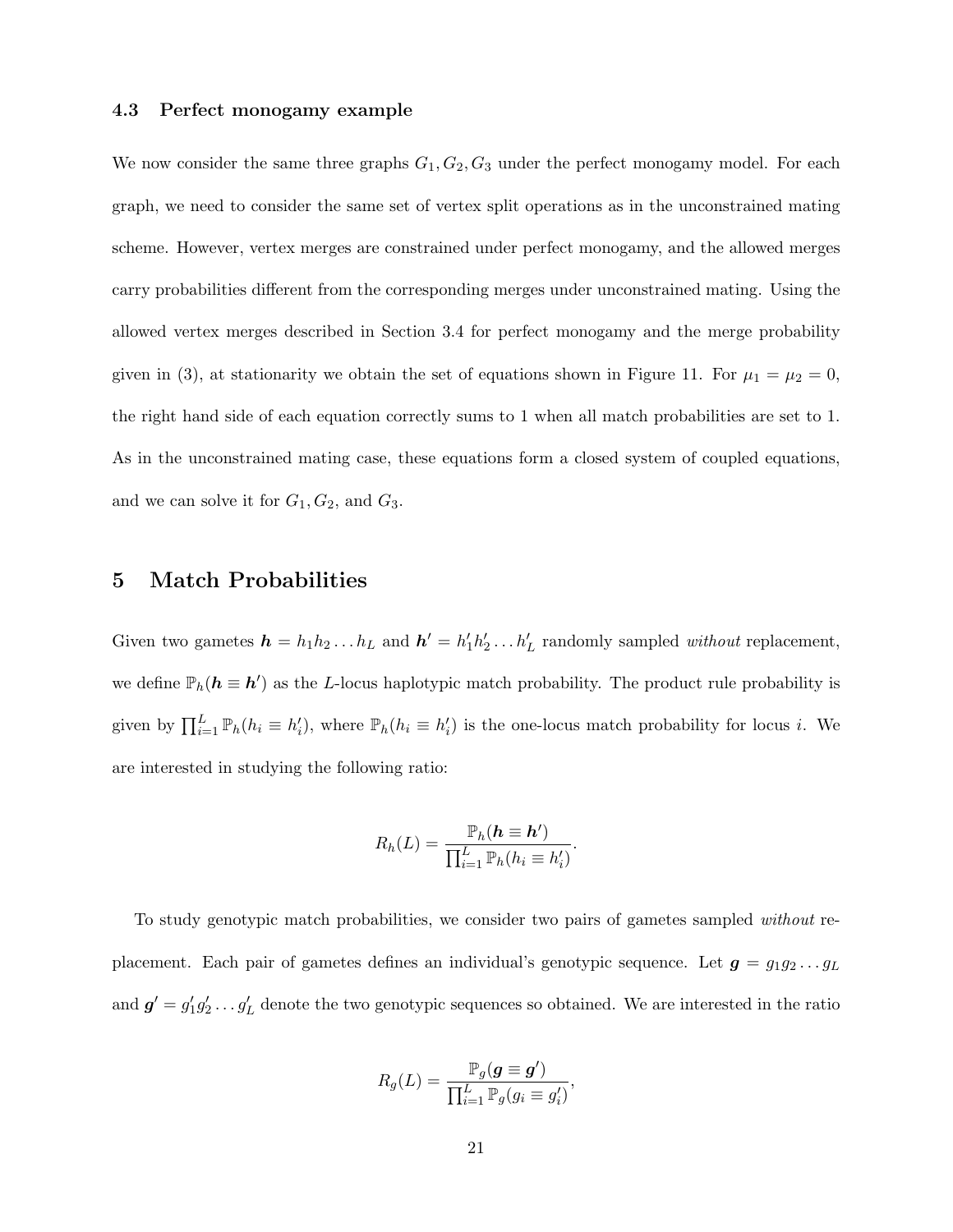$$
\begin{aligned}\n\bullet \bullet \bullet &= (1 - \mu_1)^2 (1 - \mu_2)^2 \left[ f(4, 4) \bullet \bullet \bullet \bullet + f(4, 3) \left( 4 \bullet \bullet \bullet + \bullet \bullet + \bullet \bullet \bullet \right) \right. \\
&\quad \left. + f(4, 2) \left( 2 \bullet \bullet + 2 \bullet \bullet + 2 \bullet \bullet + 1 \right) + f(4, 1) \right] \\
\bullet \bullet &= (1 - \mu_1)^2 (1 - \mu_2)^2 \left\{ r \frac{1}{(2N)^2} \left[ (2N - 2)(2N - 3) \bullet \bullet + \right. \\
&\quad \left. + (2N - 2) \left( 3 \bullet \bullet + \bullet \bullet + \bullet \bullet \right) \right] + \left( \bullet \bullet + \bullet \bullet + \bullet \bullet + 1 \right) \right] \\
&\quad (1 - r) \left[ f(3, 3) \bullet \bullet + f(3, 2) \left( \bullet + \bullet \bullet + \bullet \bullet \right) \right] + f(3, 1) \right] \\
\bullet \bullet &= (1 - \mu_1)^2 (1 - \mu_2)^2 \left\{ r^2 \frac{1}{2N} \left[ (2N - 2) \bullet \bullet + \left( \bullet + 1 \right) \right] \\
&\quad \left. + 2r (1 - r) \frac{1}{2N} \left[ (2N - 2) \bullet \bullet + \left( \bullet + \bullet \bullet \right) \right] \right. \\
&\quad \left. + (1 - r)^2 \left[ f(2, 2) \bullet + f(2, 1) \right] \right\}\n\end{aligned}
$$

Figure 11: A closed system of coupled equations under perfect monogamy. We use  $G_1, G_2$  and  $G_3$  to refer to the graphs on the left hand side of the first, the second, and the third equation, respectively. These equations should be compared with the equations for unconstrained mating in Figure 10.

with  $\mathbb{P}_g(g \equiv g')$  being the L-locus genotypic match probability and  $\mathbb{P}_g(g_i \equiv g'_i)$  the one-locus genotypic match probability for locus i.

In what follows, the superscript " $U$ " is used to refer to the unconstrained mating scheme, whereas " $M$ " is used to refer to the perfect monogamy model. The one-locus haplotypic match probability  $\mathbb{P}_h(h_i \equiv h'_i)$  for unconstrained mating is equal to that for perfect monogamy. Similarly, the onelocus genotypic match probability  $\mathbb{P}_g(g_i \equiv g'_i)$  for unconstrained mating is equal to that for perfect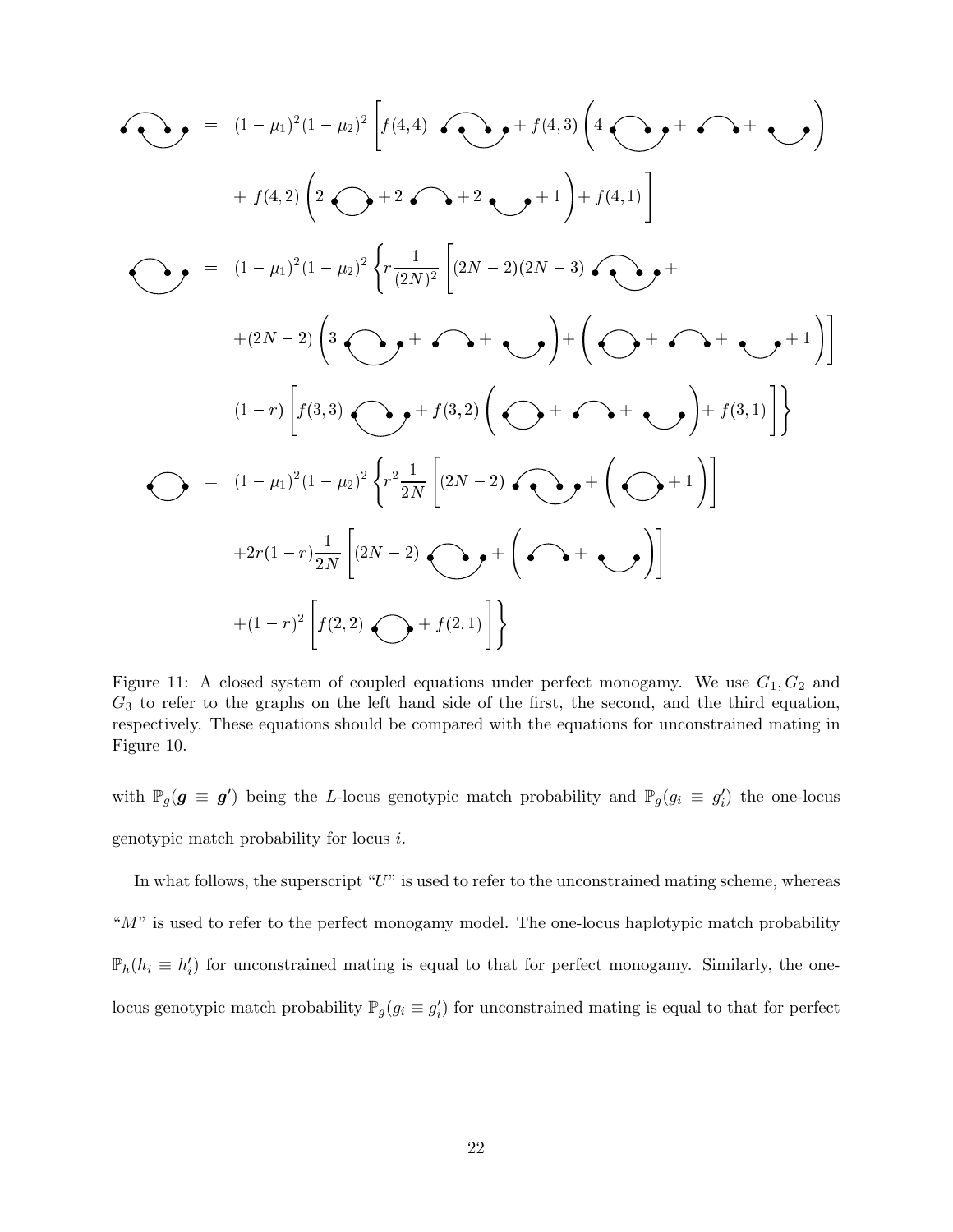monogamy. Hence, it follows that

$$
\frac{R_h^M(L)}{R_h^U(L)} = \frac{\mathbb{P}_h(\mathbf{h} \equiv \mathbf{h}') \text{ for perfect monogamy}}{\mathbb{P}_h(\mathbf{h} \equiv \mathbf{h}') \text{ for unconstrained mating}},
$$
\n
$$
\frac{R_g^M(L)}{R_g^U(L)} = \frac{\mathbb{P}_g(\mathbf{g} \equiv \mathbf{g}') \text{ for perfect monogamy}}{\mathbb{P}_g(\mathbf{g} \equiv \mathbf{g}') \text{ for unconstrained mating}},
$$

and these ratios capture the effect of monogamy on the L-locus match probability. At the end of this section, we conjecture sharp upper bounds on these ratios.

#### 5.1 Two-locus haplotypic match probability

As a warm-up exercise, we first consider the two-locus *haplotypic* match probability. Given a random pair of gametes  $h = h_1 h_2$  and  $h' = h'_1 h'_2$ , we are interested in comparing the two locus haplotypic match probability  $\mathbb{P}_h(h \equiv h')$  with the product  $\mathbb{P}_h(h_1 \equiv h'_1) \mathbb{P}_h(h_2 \equiv h'_2)$ . In our graphical framework,  $\mathbb{P}_h(h \equiv h')$  is as shown in Figure 12. Hence, we can compute  $\mathbb{P}_h(h \equiv h')$  for unconstrained mating and for perfect monogamy using the systems of coupled equations shown in Figures 10 and 11, respectively. Recall that  $\mathbb{P}_h(h_1 \equiv h'_1)$  and  $\mathbb{P}_h(h_2 \equiv h'_2)$  are as shown in Figure 9. Hence, the ratios  $R_h^U$  and  $R_h^M$  can easily be computed. With  $\mu_1 = \mu_2 = u$ , some numerical values of  $R_h^U$  and  $R_h^M$  are shown on the left hand side of Table 2 for  $N = 10,000$  and  $r = 1/2$ . The shown values of  $R_h^U$  agree exactly with that of Laurie and Weir (see Table 2 of their paper), thus confirming the correctness of our graphical framework. Note that both ratios  $R_h^M$  and  $R_h^U$  can be substantially larger than 1, and that  $R_h^M \ge R_h^U$  for all u. For two loci, mutation rates need to be rather high for the effect of monogamy to be noticeable. As we discuss later in Section 5.4, the effect of monogamy increases with the number of loci.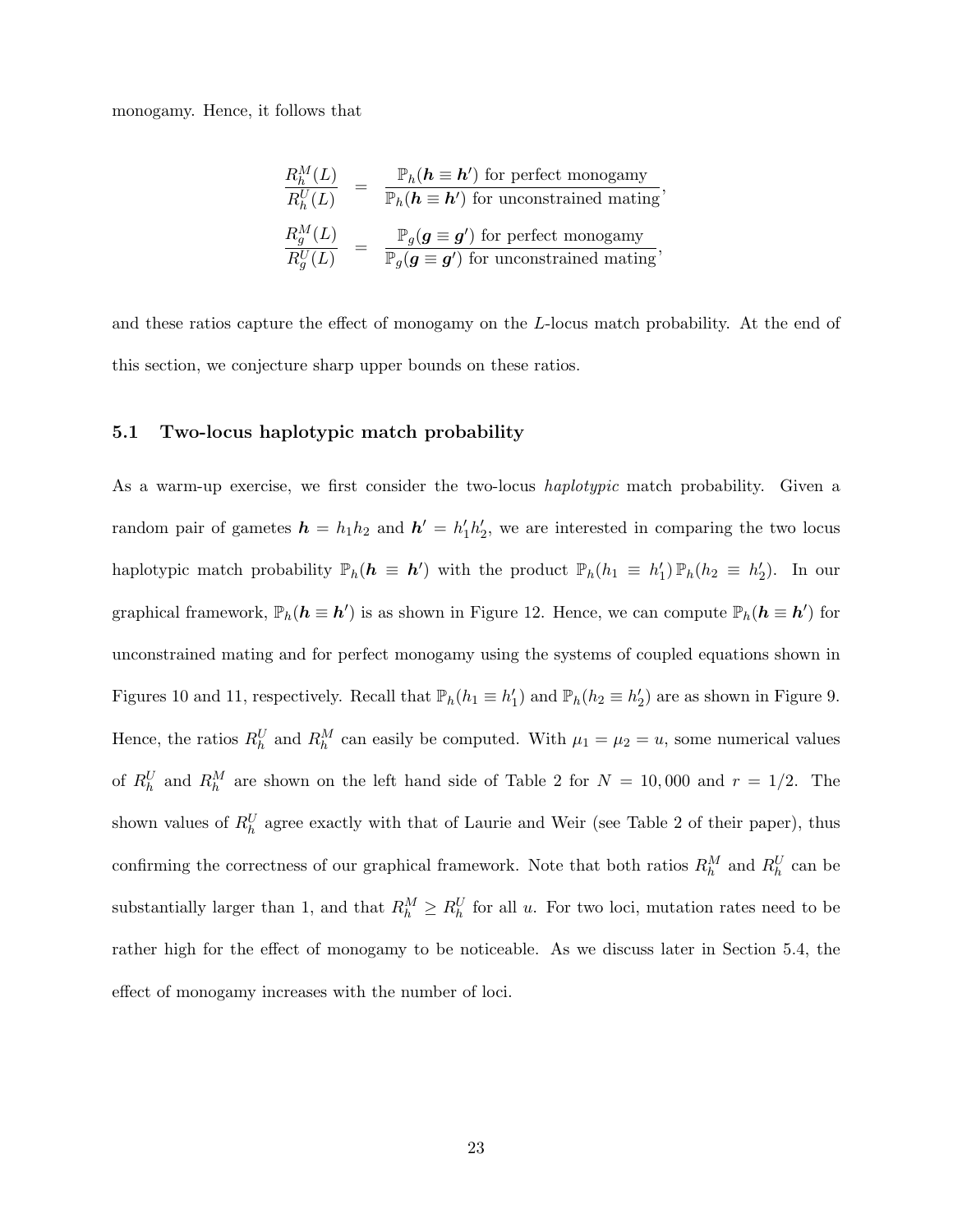$$
\mathbb{P}_h(h\equiv h') = \bigodot
$$

Figure 12: The match graph corresponding to the two-locus haplotypic match probability, using Convention 2.

|                      | Haplotypic             |                        | Genotypic              |                        |
|----------------------|------------------------|------------------------|------------------------|------------------------|
| $\boldsymbol{u}$     | $R_h^U$                | $R_h^M$                |                        | $R_a^M$                |
| $1 \times 10^{-1}$   | $2.1691 \times 10^{2}$ | $4.3279 \times 10^{2}$ | $2.3535 \times 10^{4}$ | $9.3698 \times 10^{4}$ |
| $2.5 \times 10^{-2}$ | $1.6747 \times 10^{1}$ | $3.2492 \times 10^{1}$ | $1.4097 \times 10^{2}$ | $5.2933 \times 10^{2}$ |
| $1 \times 10^{-2}$   | 3.6058                 | 6.2113                 | 7.0176                 | $1.9858 \times 10^{1}$ |
| $5 \times 10^{-3}$   | 1.6590                 | 2.3179                 | 1.8782                 | 3.1949                 |
| $1 \times 10^{-3}$   | 1.0266                 | 1.0532                 | 1.0270                 | 1.0547                 |
| $1 \times 10^{-4}$   | 1.0003                 | 1.0005                 | 1.0003                 | 1.0005                 |
| $1 \times 10^{-5}$   | 1.0000                 | 1.0000                 | 1.0000                 | 1.0000                 |

Table 2: Ratios of the two-locus match probability to the product of one-locus match probabilities for  $N = 10,000, r = 1/2,$  and  $\mu_1 = \mu_2 = u$ .

#### 5.2 Two-locus genotypic match probability

Let  $w = w_1w_2$  and  $x = x_1x_2$  denote two gametes forming a genotypic sequence  $g = g_1g_2$ , and let  $y = y_1 y_2$  and  $z = z_1 z_2$  denote two other gametes forming another genotypic sequence  $g' = g'_1 g'_2$ . There are four possible ways, illustrated in Figure 13, that the genotypic match  $g \equiv g'$  can happen. These possibilities are not mutually exclusive, and to compute the probability of any one of them being true — that is, the probability of  $g \equiv g'$  — we invoke the inclusion-exclusion principle. First, we need to introduce a new definition. Given a set of fully-labeled graphs  $H_1, H_2, \ldots, H_k$  with the same labeled vertex sets, we define  $H_1 \oplus \cdots \oplus H_k$  as the graph obtained by the following two steps:

- 1. Let H denote the match graph obtained by taking a union of the edges in  $H_a$ ,  $a = 1, ..., k$ .
- 2. In  $\mathcal{H}$ , if  $x_i \equiv y_i$  is implied by transitivity of match relations but there is no edge labeled i between vertices  $x$  and  $y$ , then add such an edge. (By transitivity of match relations, we mean that  $x_i \equiv z_i$  and  $z_i \equiv y_i$  together imply  $x_i \equiv y_i$ .)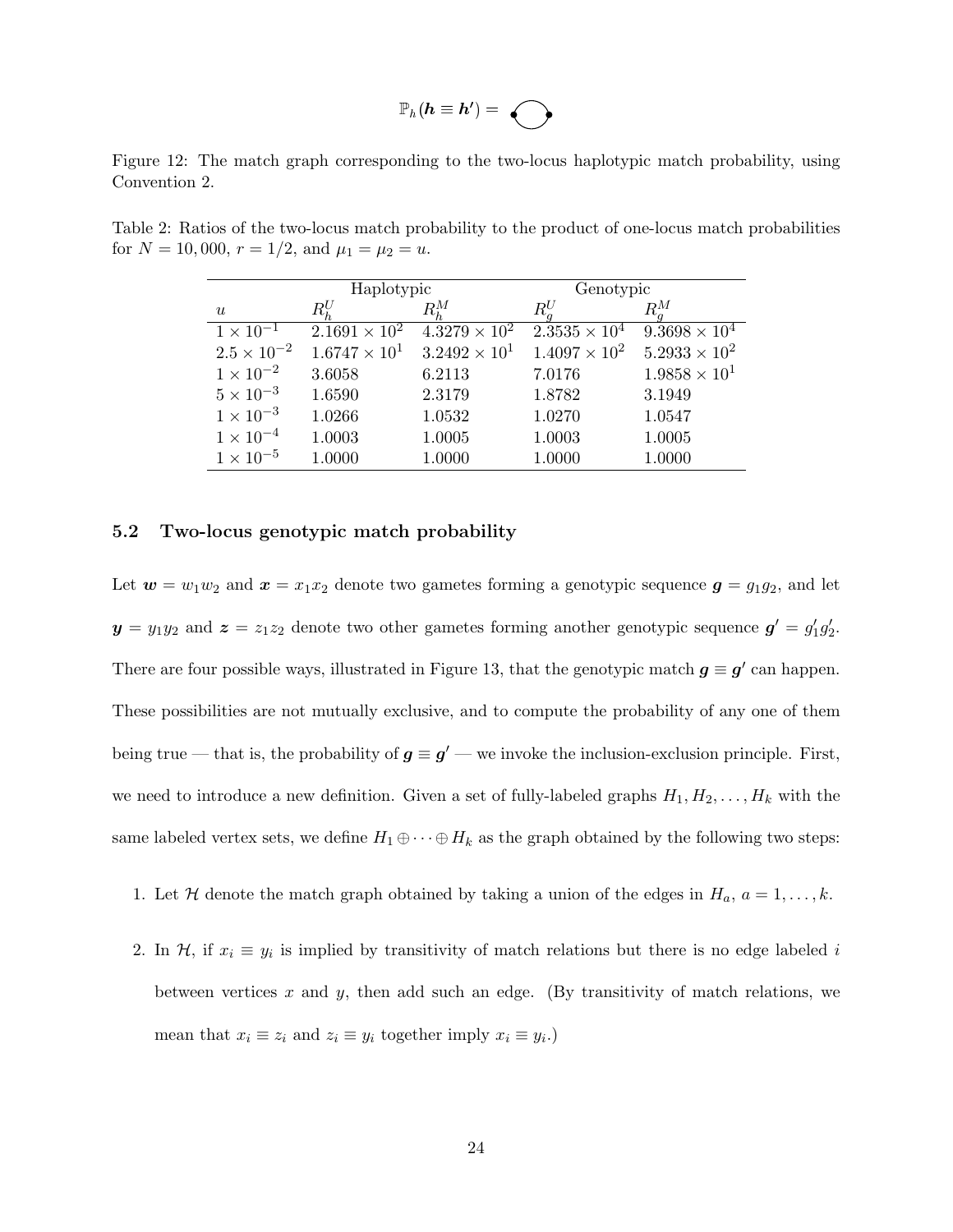

Figure 13: Four possible ways of having two-locus genotypic match. Convention 2 is used here. Gametes w and x form one genotype, and y and z form another. Note that  $G_1 \sim G_4$  and  $G_2 \sim G_3$ , where  $\sim$  denotes equivalence as edge-labeled graphs. However, the ⊕ operation is defined on  $G_i$  as fully labeled graphs.

$$
\mathbb{P}_g(g \equiv g') = 2 \left[ \bigodot + \bigodot - \bigodot - \bigodot - \widehat{\bigodot} \bigodot \right] + \bigodot
$$

Figure 14: Two-locus genotypic match probability, adopting Convention 2.

Then, by the principle of inclusion-exclusion, we obtain

$$
\mathbb{P}_g(\mathbf{g} \equiv \mathbf{g}') = \sum_{i=1}^4 G_i - (G_1 \oplus G_2 + G_1 \oplus G_3 + G_1 \oplus G_4 + G_2 \oplus G_3 + G_2 \oplus G_4 + G_3 \oplus G_4)
$$
  
+
$$
(G_1 \oplus G_2 \oplus G_3 + G_1 \oplus G_2 \oplus G_4 + G_1 \oplus G_3 \oplus G_4 + G_2 \oplus G_3 \oplus G_4) - G_1 \oplus G_2 \oplus G_3 \oplus G_4.
$$

Under random mating, this expression simplifies to the graphical representation shown in Figure 14, where we have dropped vertex labels and used the equivalence described in Section 3.1. In a similar vein, it is straightforward to show that the one-locus genotypic match probability  $\mathbb{P}_g(g_i \equiv g'_i)$  for locus *i* is as illustrated in Figure 15. The only difference between  $\mathbb{P}_g(g_1 \equiv g'_1)$  and  $\mathbb{P}_g(g_2 \equiv g'_2)$  is in their corresponding mutation rates  $\mu_1$  and  $\mu_2$ .

For  $\mu_1 = \mu_2 = u$ , numerical values of the genotypic ratios  $R_g^U$  and  $R_g^M$  are shown on the right hand side of Table 2. As mentioned before, our computation of the haplotypic ratio  $R_h^U$ agrees exactly with that of Laurie and Weir (2003). However, for  $u < 2.5 \times 10^{-2}$ , there is a slight



Figure 15: One-locus genotypic match probability  $\mathbb{P}_g(g_i \equiv g'_i)$ . Every edge shown here should be labeled i.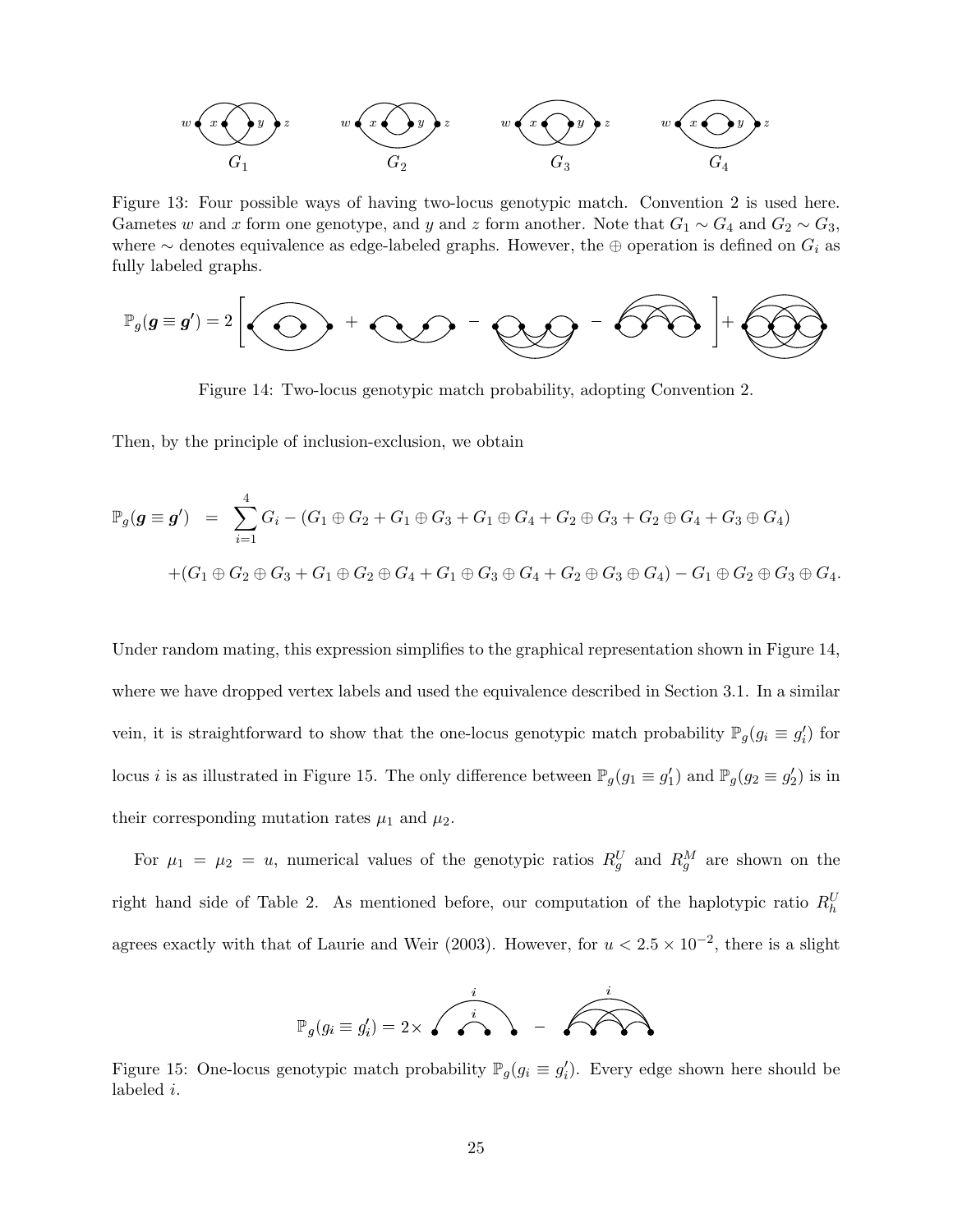

Figure 16: Ratios of two-locus genotypic match probabilities to the product of one-locus match probabilities, assuming  $\mu_1 = \mu_2 = u$ . As these plots show, the ratio  $R_g^M$  for perfect monogamy can be much higher than the ratio  $R_g^U$  for unconstrained mating. Both  $R_g^U$  and  $R_g^M$  significantly increase as N increases.

difference between our computation of the genotypic ratio  $R_g^U$  and that reported by Laurie and Weir (see Table 1 of their paper). We found that the difference could be attributed to a minor error in the Maple code used to obtain their results. After correcting that error, we verified that their program produces exactly the same results as ours.

Note that  $R_g^M \ge R_g^U$  for all u. Illustrated in Figure 16 are plots of  $R_g^U$  and  $R_g^M$  for  $N = 10,000$ and  $N = 100,000$ . (The human effective population size before expansion into Europe has been estimated to be between 10, 000 and 100, 000. See Harding et al. 1997; Harpending et al. 1998; Takahata 1993; Ayala 1995. Note that Laurie and Weir (2003) also used  $N = 10,000$  and  $N =$ 100,000 in reporting numerical results.) Although both  $R_g^U$  and  $R_g^M$  significantly increase as N increases, Figure 17 shows that the ratio  $R_g^M/R_g^U$  does not depend as much on N, especially for large mutation rates. For low mutation rates, as u increases,  $R_g^M/R_g^U$  increases at a faster rate for larger N. Figure 17 suggests that the ratio  $R_g^M/R_g^U$  is bounded from above by a finite number. We return to this topic in Section 5.6.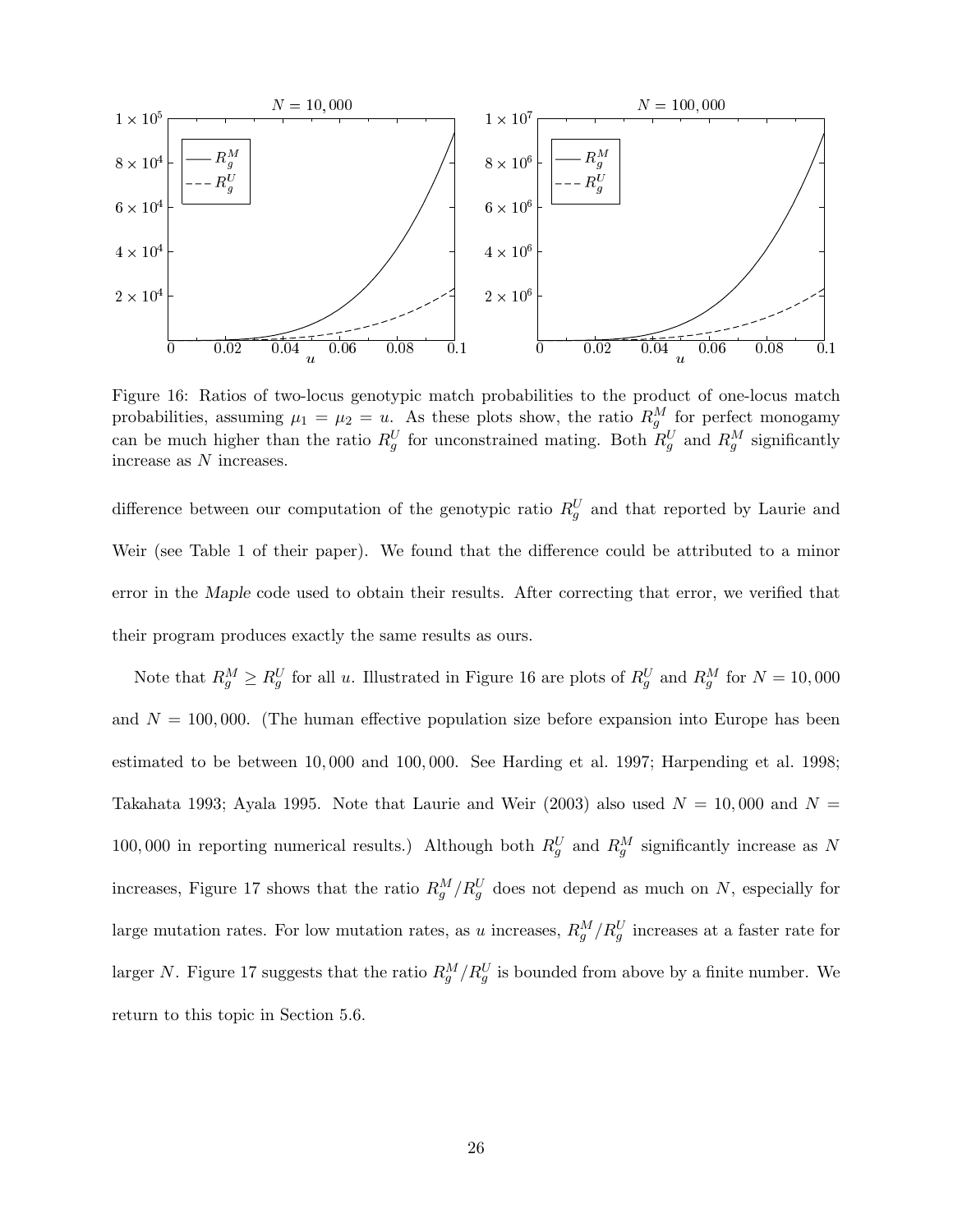

Figure 17: Ratio of the two-locus genotypic match probability  $R_g^M$  for perfect monogamy to the probability  $R_g^U$  for unconstrained mating, with  $\mu_1 = \mu_2 = u$ . The ratio  $R_g^M/R_g^U$  seems to approach an integer (namely, 4) as u approaches 1 from below. See Section 5.6 for further discussion.

#### 5.3  $1/N$  Expansion

In the L-locus case, a graph that arises in the haplotypic match probability computation can contain up to  $2L$  vertices, while a graph in the genotypic case can contain up to  $4L$  vertices. Let n denote the number of vertices in a split graph. For  $n \geq 12$ , the total number of partitions of the set  $[n] = \{1, \ldots, n\}$ —that is, the Bell number  $B(n)$ —can be very large (e.g.,  $B(12)$ ) 4, 213, 597,  $B(13) = 27,644,437$ , and  $B(14) = 190,899,322$ . (Recall that a set partition of [n] defines a particular vertex merge operation on a split graph with vertices labeled by  $[n]$ .) Hence, to handle many loci, we propose an approximation scheme that truncates the equations at certain order in  $1/N$ , where N is assumed to be substantially large.

Consider the vertex merge operation corresponding to a partition of  $[n]$  into k non-empty subsets, merging all vertices within each subset into a single vertex  $(k$  corresponds to the number of vertices after merges). Under unconstrained mating, the probability of such a merge operation is of order  $1/N^{n-k}$ , as can be seen in (2). Hence, in generating the required systems of equations, if we want to keep only those terms with coefficients of order  $1/N^m$  where  $m \leq 2$ —call this order-2 truncation then we only need to consider those partitions of [n] with  $k \geq n-2$  non-empty subsets. So, the total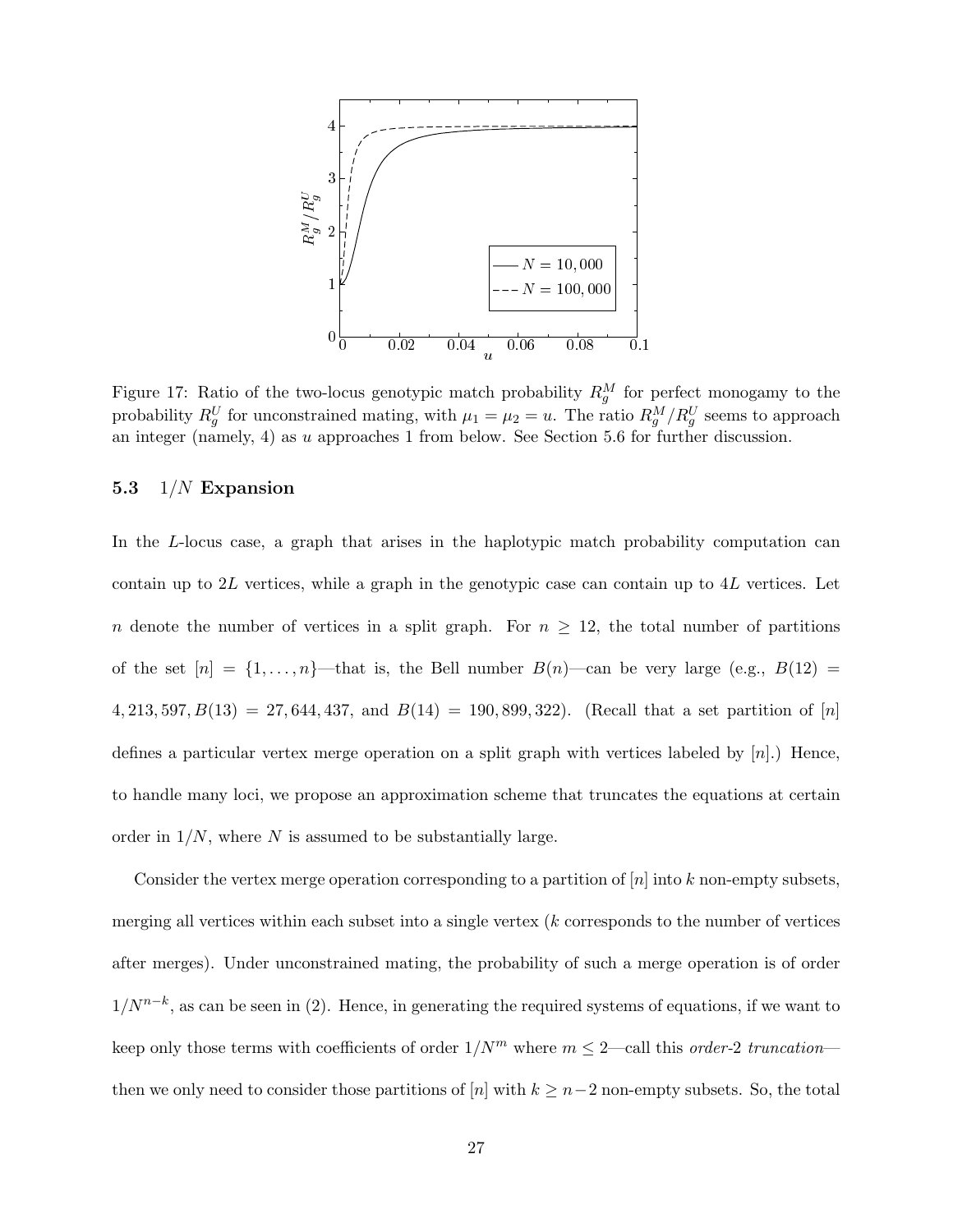Table 3: Approximate two-locus match probability ratios for  $N = 10,000$ ,  $r = 1/2$ , and  $\mu_1 = \mu_2 =$  $u$ .

|                      | Haplotypic             |                                               | Genotypic              |                        |
|----------------------|------------------------|-----------------------------------------------|------------------------|------------------------|
| $\boldsymbol{u}$     | $R_h^U$                | $R_h^M$                                       | $R_a^U$                | $R_a^M$                |
| $1 \times 10^{-1}$   | $2.1691 \times 10^{2}$ | $4.3279 \times 10^{2}$                        | $2.3529 \times 10^{4}$ | $9.3691 \times 10^{4}$ |
| $2.5 \times 10^{-2}$ |                        | $1.6747 \times 10^{1}$ $3.2492 \times 10^{1}$ | $1.4093 \times 10^{2}$ | $5.2928 \times 10^{2}$ |
| $1 \times 10^{-2}$   | 3.6058                 | 6.2113                                        | 7.0162                 | $1.9856 \times 10^{1}$ |
| $5 \times 10^{-3}$   | 1.6590                 | 2.3179                                        | 1.8780                 | 3.1947                 |
| $1 \times 10^{-3}$   | 1.0266                 | 1.0532                                        | 1.0270                 | 1.0547                 |
| $1 \times 10^{-4}$   | 1.0003                 | 1.0005                                        | 1.0003                 | 1.0005                 |

These results were obtained using truncated systems of equations, ignoring terms with coefficients of  $O(1/N^3)$ . Comparing this table with Table 2 shows that the proposed approximation method produces very accurate answers.

number of merge operations we need to consider will be  $T(n) := S(n,n) + S(n,n-1) + S(n,n-2)$ , with  $S(n, k)$  being the Stirling number of the second kind. Note that  $T(n)$  is substantially smaller than the Bell number  $B(n)$  for  $n \ge 10$ . For example,  $T(12) = 1772, T(13) = 2510$ , and  $T(14) =$ 3459. Compare these numbers with the corresponding  $B(n)$  shown above.

Truncation in the perfect monogamy model is a bit more subtle. In that case, some partitions with  $k = n - 3$  or  $k = n - 4$  have probabilities proportional to  $1/N^2$ . Therefore, to obtain those terms with coefficients of order  $1/N^m$  where  $m \leq 2$ , we need to consider the partitions of [n] with  $k \geq n-4$  non-empty subsets that are consistent with the conditions of the perfect monogamy model (described in Section 3.4).

Shown in Table 3 are two-locus match ratios computed using order-2 truncation. Comparing that table with Table 2, we conclude that the proposed approximation scheme produces very accurate answers. The haplotypic ratios  $R_h^U$  and  $R_h^M$  in Table 3 are identical to that in Table 2, and we have noticed that even for more loci,  $R_h^U$  and  $R_h^M$  obtained from order-2 truncation are very close to the exact values. Regarding genotypic match ratios  $R_g^U$  and  $R_g^M$ , comparing Table 3 with Table 2 shows that the accuracy of order-2 truncation decreases with increasing mutation rate, but still is quite high (about 99.99%).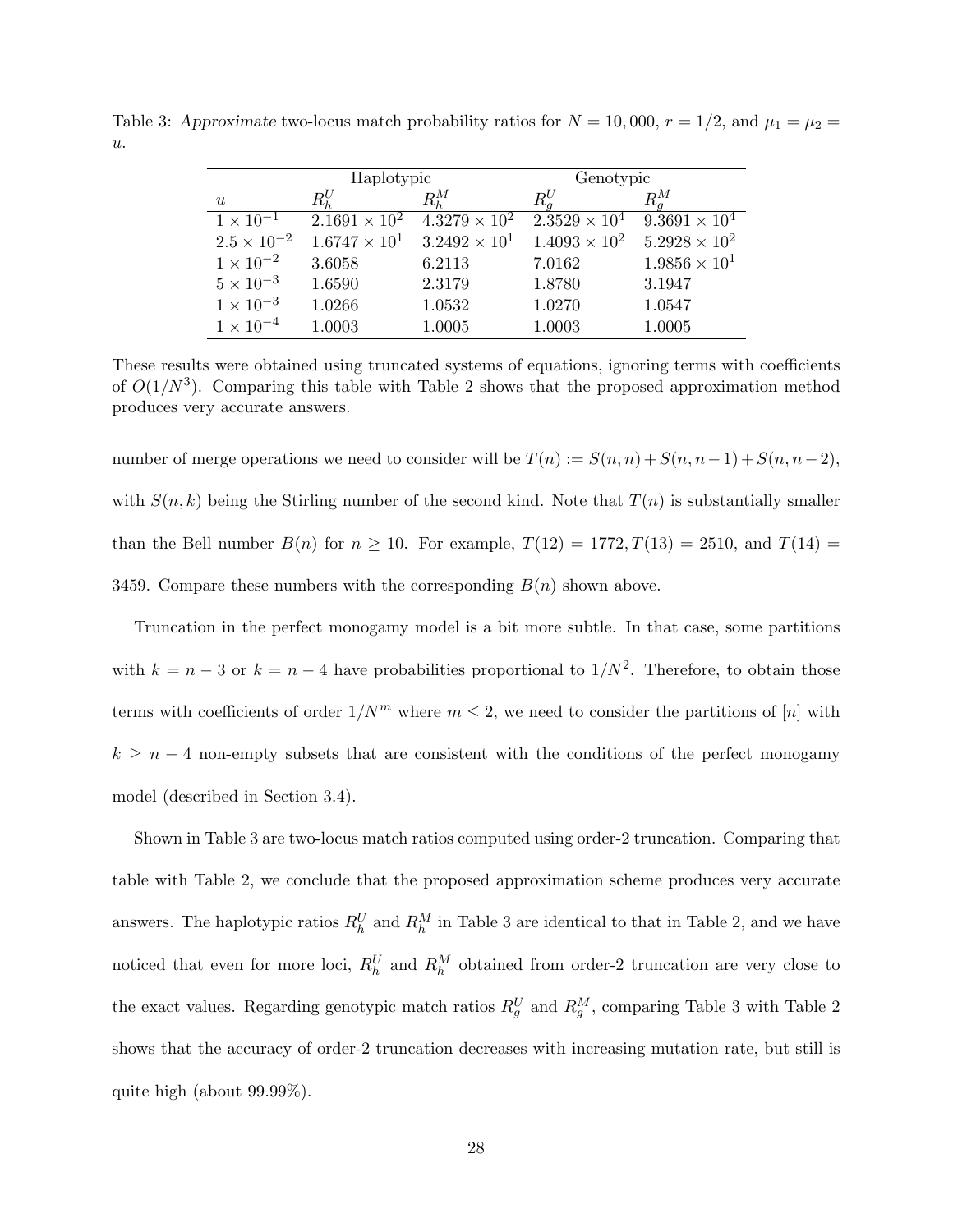

Figure 18: The L-locus haplotypic match probability  $\mathbb{P}_h(h \equiv h')$ .

#### 5.4 Multi-locus haplotypic match probabilities

To compute the L-locus haplotypic match probability  $\mathbb{P}_h(h \equiv h')$ , we need to solve for the graph shown in Figure 18. Taking that graph as a pivot graph, we need to perform all possible vertex split and merge operations, and then iterate the procedure on newly arising graphs, until we obtain a closed system of equations which we can solve. (See Section 3.5 for details. We remark that no two edges have the same label in any haplotypic match graph.) Under unconstrained mating, the same split graph  $G_S$  may arise from different pivot graphs. We found that using dynamic programming, which allows one to avoid performing the same vertex merge operations on  $G<sub>S</sub>$  more than once, can considerably speed up the computation. Further, for both unconstrained mating and perfect monogamy, k-locus graphs, for  $k = 2, 3, ..., L - 1$ , will appear in the L-locus computation, so one may again employ dynamic programming and carry out the computation sequentially in increasing number of loci.

The one-locus haplotypic match probability  $\mathbb{P}_h(h_i \equiv h_i)$  for locus i is shown in Figure 9. For  $L \leq 5$ ,  $R_h^U$  and  $R_h^M$  are shown in Table 4. For two and three loci, the  $R_h^U$  values shown in that table agree with the corresponding results in Table 2 of Laurie and Weir (2003). To speed up the computation, we used order-2 truncation (described in Section 5.3) for the 5-locus case. Several conclusions can be drawn from this study. First, for a given mutation rate u, both  $R_h^U$  and  $R_h^M$ increase with the number of loci; the higher the mutation rate, the faster the increase. Second, the effect of monogamy increases with the number of loci, i.e., the ratio  $R_h^M/R_h^U$  increases with the number of loci. Third, for a given number of loci, the effect of monogamy increases with the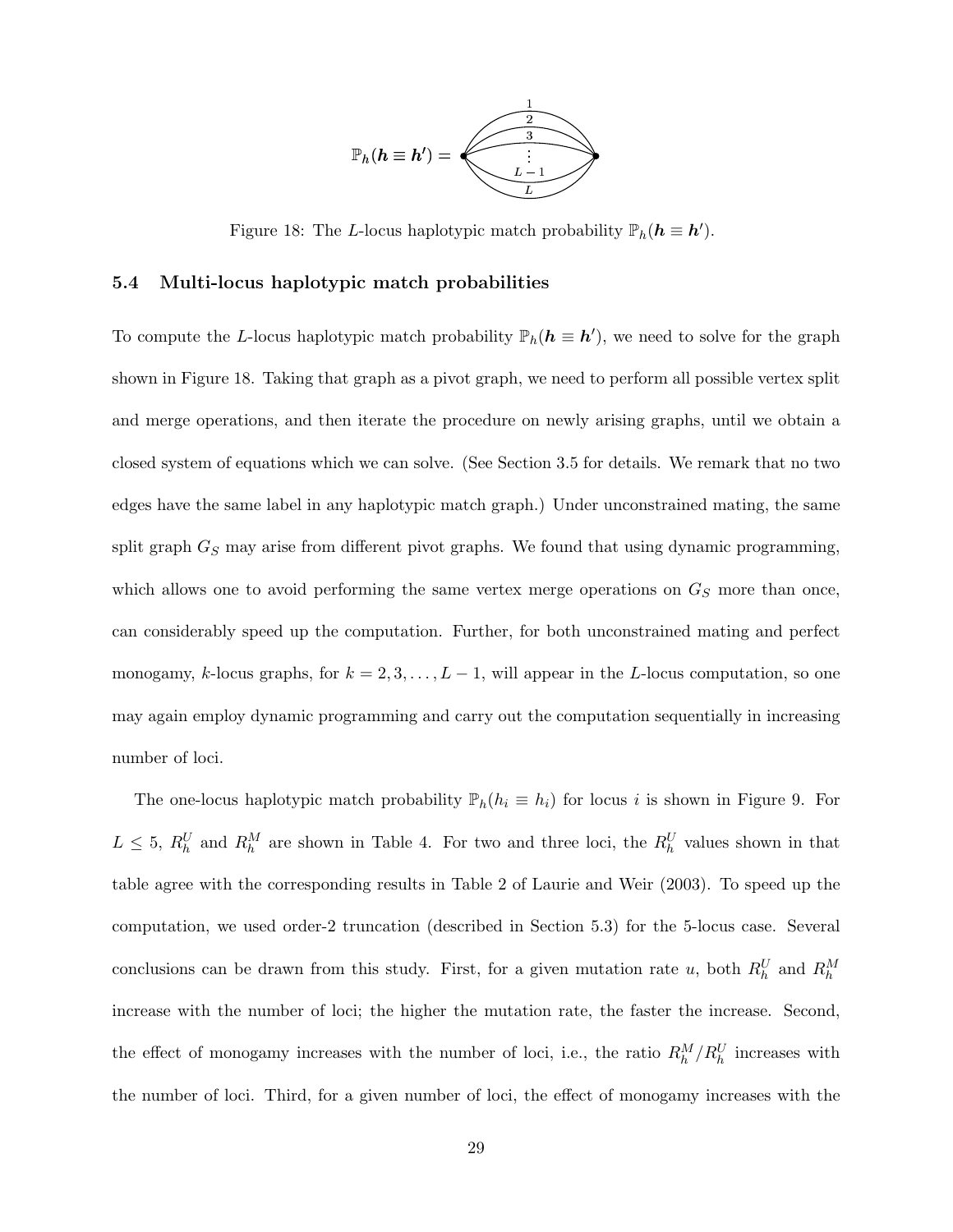|                      | 2-locus                |                                 |               |                         | 3-locus                 |               |  |
|----------------------|------------------------|---------------------------------|---------------|-------------------------|-------------------------|---------------|--|
| $\boldsymbol{u}$     | $R_{h}^{U}$            | $R_h^M$                         | $R_h^M/R_h^U$ | $R_{h}^{U}$             | $R_h^M$                 | $R_h^M/R_h^U$ |  |
| $1 \times 10^{-1}$   | $2.1691 \times 10^{2}$ | $4.3279 \times 10^{2}$          | 1.995         | $1.7799 \times 10^5$    | $7.1055 \times 10^{5}$  | 3.992         |  |
| $2.5 \times 10^{-2}$ | $1.6747 \times 10^{1}$ | $3.2492 \times 10^{1}$          | 1.940         | $3.2277 \times 10^{3}$  | $1.2812 \times 10^{4}$  | 3.969         |  |
| $1 \times 10^{-2}$   | 3.6058                 | 6.2113                          | 1.723         | $2.1811 \times 10^{2}$  | $8.5372 \times 10^{2}$  | 3.914         |  |
| $5 \times 10^{-3}$   | 1.6590                 | 2.3179                          | 1.397         | $2.9387 \times 10^{1}$  | $1.1058 \times 10^{2}$  | 3.763         |  |
| $1 \times 10^{-3}$   | 1.0266                 | 1.0532                          | 1.026         | 1.2927                  | 2.0111                  | 1.556         |  |
| $1 \times 10^{-4}$   | 1.0003                 | 1.0005                          | 1.0003        | 1.0010                  | 1.0025                  | 1.0014        |  |
|                      |                        |                                 |               |                         |                         |               |  |
|                      |                        | 4-locus                         |               |                         | 5-locus                 |               |  |
| $\boldsymbol{u}$     | $R_{h}^{U}$            | $R_h^M$                         | $R_h^M/R_h^U$ | $R_h^U$                 | $R_h^M$                 | $R_h^M/R_h^U$ |  |
| $1 \times 10^{-1}$   | $1.6479 \times 10^8$   | $1.3145 \times \overline{10^9}$ | 7.977         | $1.5604 \times 10^{11}$ | $2.4855 \times 10^{12}$ | 15.93         |  |
| $2.5 \times 10^{-2}$ | $7.6574 \times 10^{5}$ | $6.0701 \times 10^{6}$          | 7.927         | $1.8809 \times 10^8$    | $2.9735 \times 10^{9}$  | 15.81         |  |
| $1 \times 10^{-2}$   | $2.0755 \times 10^{4}$ | $1.6247 \times 10^{5}$          | 7.828         | $2.0627 \times 10^6$    | $3.2122 \times 10^7$    | 15.57         |  |
| $5 \times 10^{-3}$   | $1.3677 \times 10^{3}$ | $1.0481 \times 10^{4}$          | 7.663         | $6.8626 \times 10^{4}$  | $1.0426 \times 10^6$    | 15.19         |  |
| $1 \times 10^{-3}$   | 4.0398                 | $2.0942 \times 10^{1}$          | 5.184         | $3.3603 \times 10^{1}$  | $4.1157 \times 10^{2}$  | 12.25         |  |
| $1 \times 10^{-4}$   | 1.0027                 | 1.0082                          | 1.0056        | 1.0060                  | 1.0252                  | 1.0191        |  |
|                      |                        |                                 |               |                         |                         |               |  |

Table 4: L-locus haplotypic match ratios for  $N = 10,000$  and  $\mu_i = u$  for all  $i = 1, \ldots, L$ .

All loci are assumed to be pairwise unlinked. For ease of reference, we repeat here the results for two loci. We used order-2 truncation for five loci and the exact computation for all other cases.

mutation rate.

#### 5.5 Three-locus genotypic match probability

We now consider the three-locus genotypic match probability. Let  $w = w_1w_2w_3$  and  $x = x_1x_2x_3$ denote two gametes forming a genotypic sequence  $g = g_1g_2g_3$ , and let  $y = y_1y_2y_3$  and  $z = z_1z_2z_3$ denote two other gametes forming another genotypic sequence  $g' = g'_1 g'_2 g'_3$ . There are eight possible ways that the genotypic match  $g \equiv g'$  can happen, as illustrated in Figure 19. As in the case of two loci, these possibilities are not mutually exclusive and we need to use the inclusion-exclusion principle to compute the probability of any one of them being true. More precisely,

$$
\mathbb{P}_g(\boldsymbol{g} \equiv \boldsymbol{g}') = \sum_{X \subset \{1,2,\ldots,8\}} (-1)^{|X|+1} \left( \bigoplus_{i \in X} G_i \right),
$$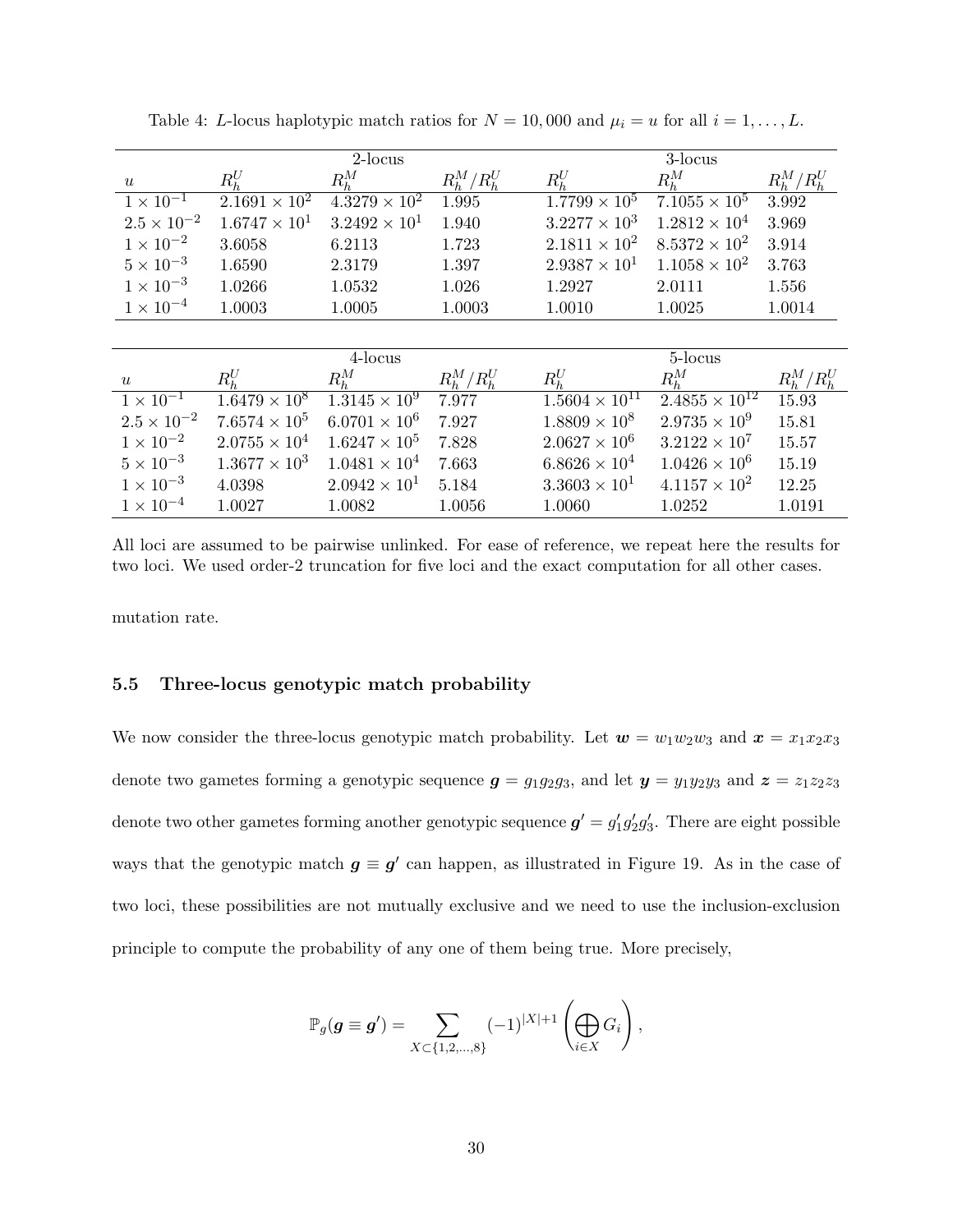

Figure 19: Eight possible ways of having three-locus genotypic match. Gametes w and x form one genotype, and  $\gamma$  and  $\zeta$  form another. Edge labels are omitted here to avoid clutter; solid arcs above vertices are for locus 1, dotted lines are for locus 2, and solid arcs below vertices are for locus 3. Note that  $G_1 \sim G_8, G_2 \sim G_7, G_3 \sim G_6$ , and  $G_4 \sim G_5$ , where  $\sim$  denotes equivalence as edge-labeled graphs. Recall that the  $\oplus$  operation is defined on  $G_i$  as fully labeled graphs.

where X denotes a non-empty subset of  $\{1, 2, \ldots, 8\}$  and the  $\oplus$  operation is defined as in Section 5.2. This expression simplifies to an expression involving fourteen inequivalent edge-labeled graphs, not shown here. As in the two-locus case, the one-locus genotypic match probability  $\mathbb{P}_g(g_i \equiv g'_i)$  for locus  $i$  is as shown in Figure 15.

Shown in Table 5 are the ratios  $R_g^U$  and  $R_g^M$  for  $N = 10,000$ , with  $\mu_i = u$  for all  $i = 1, \ldots, L$ . Two-locus results are repeated there for ease of comparison. Comparing these genotypic results with the haplotypic results in Table 4, we see that for two loci,  $R_g^U \ge R_h^U$  and  $R_g^M \ge R_h^M$  for any given mutation rate. For three loci, however, these inequalities are violated for low mutation rates (say,  $\mu \lesssim 1.2 \times 10^{-3}$ ). As in the haplotypic case,  $R_g^M \ge R_g^U$  for any given mutation rate. The results in Table 5 show that, as in the haplotypic case, the effect of monogamy grows with the number of loci; i.e., the ratio  $R_g^M/R_g^U$  increases with the number of loci.

#### 5.6 Sharp upper bounds on the effect of monogamy

Tables 4 and 5 suggest that the L-locus ratios  $R_h^M(L)/R_h^U(L)$  and  $R_g^M(L)/R_g^U(L)$  stay bounded by a finite number (dependent on  $L$ ) as the common mutation rate u increases. We have checked numerically that this property still holds for mutation rates higher than  $1 \times 10^{-1}$ . Based on this empirical observation, we make the following two conjectures regarding sharp upper bounds on the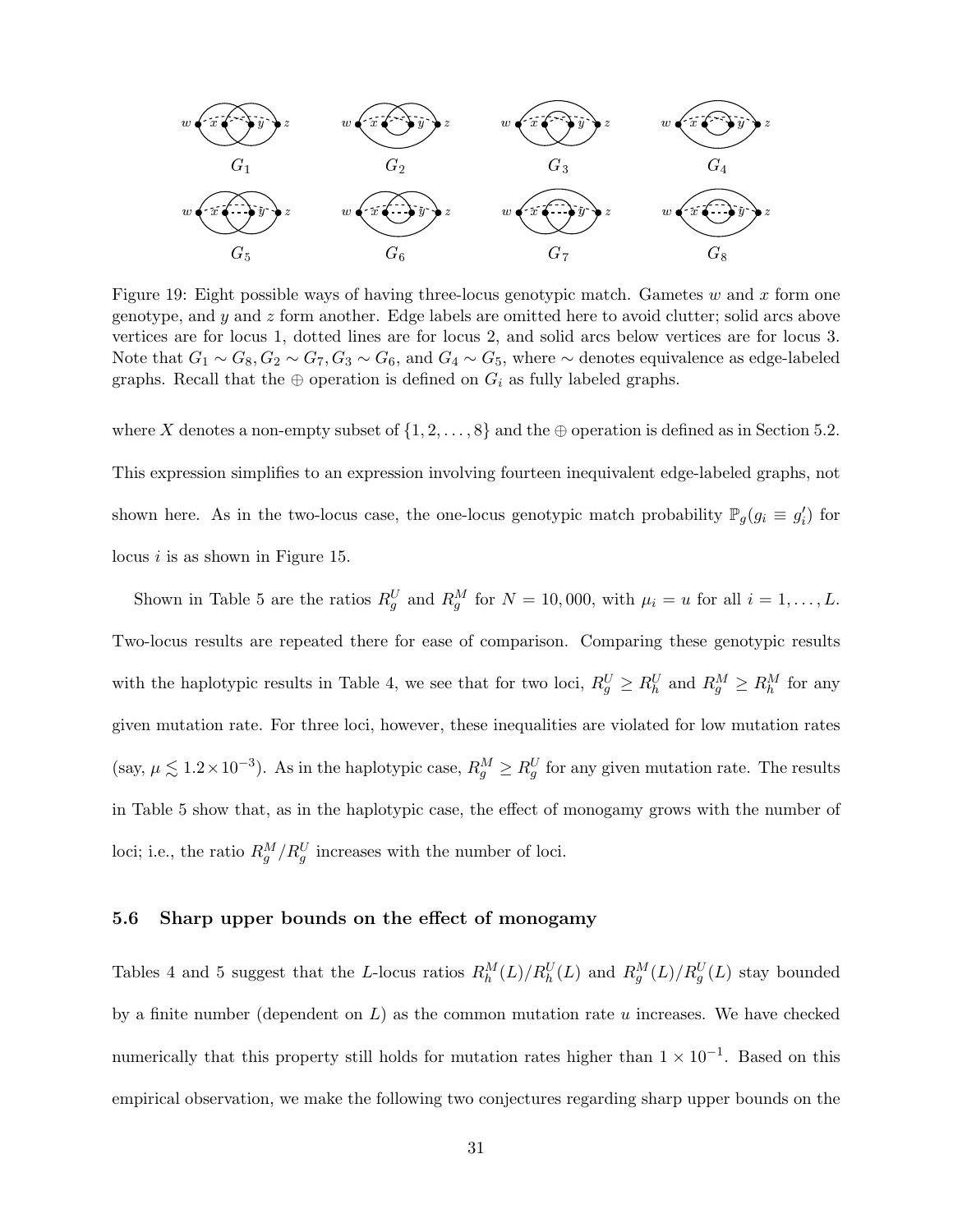|                    | 2-locus                                                        |                       |               | 3-locus            |                                       |               |
|--------------------|----------------------------------------------------------------|-----------------------|---------------|--------------------|---------------------------------------|---------------|
| $\boldsymbol{u}$   | $R_a^U$                                                        | $R_a^M$               | $R_a^M/R_a^U$ | $R_a^U$            | $R_a^M$                               | $R_a^M/R_a^U$ |
| $1 \times 10^{-1}$ | $2.35 \times 10^{4}$                                           | $9.37 \times 10^{4}$  | 3.98          | $7.92 \times 10^9$ | $1.26 \times 10^{11}$                 | 16.0          |
|                    | $2.5 \times 10^{-2}$ $1.41 \times 10^{2}$ $5.29 \times 10^{2}$ |                       | 3.76          |                    | $2.61 \times 10^6$ $4.12 \times 10^7$ | 15.8          |
| $1 \times 10^{-2}$ | 7.016                                                          | $1.986 \times 10^{1}$ | 2.840         |                    | $1.20 \times 10^4$ $1.84 \times 10^5$ | 15.3          |
| $5 \times 10^{-3}$ | 1.878                                                          | 3.195                 | 1.701         |                    | $2.21 \times 10^2$ $3.10 \times 10^3$ | 14.1          |
| $1 \times 10^{-3}$ | 1.027                                                          | 1.055                 | 1.027         | 1.210              | 1.861                                 | 1.538         |
| $1 \times 10^{-4}$ | 1.0003                                                         | 1.0005                | 1.0003        | 1.0009             | 1.0020                                | 1.0011        |

Table 5: Genotypic match ratios for  $N = 10,000$  and  $\mu_i = u$  for all  $i = 1, \ldots, L$ , with all loci assumed to be pairwise unlinked.

effect of monogamy:

**Conjecture 1** Let  $h = h_1 h_2 ... h_L$  and  $h' = h'_1 h'_2 ... h'_L$  denote L-locus haplotypic sequences, and recall that  $R_h^M(L)/R_h^U(L)$  is equal to the ratio of the L-locus haplotypic match probability  $\mathbb{P}_h(h \equiv h')$  under perfect monogamy to that under unconstrained mating. Suppose that  $\mu_i = u$  for all  $i = 1, \ldots, L$ . Then,

$$
\lim_{u\uparrow 1}\frac{R_h^M(L)}{R_h^U(L)}=2^{L-1},
$$

and  $R_h^M(L)/R_h^U(L) \leq 2^{L-1}$  for all u.

Conjecture 2 Let  $g = g_1 g_2 \ldots g_L$  and  $g' = g'_1 g'_2 \ldots g'_L$  denote L-locus genotypic sequences, and recall that  $R_g^M(L)/R_g^U(L)$  is equal to the ratio of the L-locus genotypic match probability  $\mathbb{P}_g(\bm{g}\equiv \bm{g}')$ under perfect monogamy to that under unconstrained mating. Suppose that  $\mu_i = u$  for all  $i =$  $1, \ldots, L$ . Then,

$$
\lim_{u \uparrow 1} \frac{R_g^M(L)}{R_g^U(L)} = 2^{2L-2},
$$

and  $R_g^M(L)/R_g^U(L) \leq 2^{2L-2}$  for all u.

The above conjectures are independent of N. However, the larger the N, the faster the rate at which  $R_h^M(L)/R_h^M(L)$  and  $R_g^M(L)/R_g^M(L)$  approach their respective upper bounds as u increases.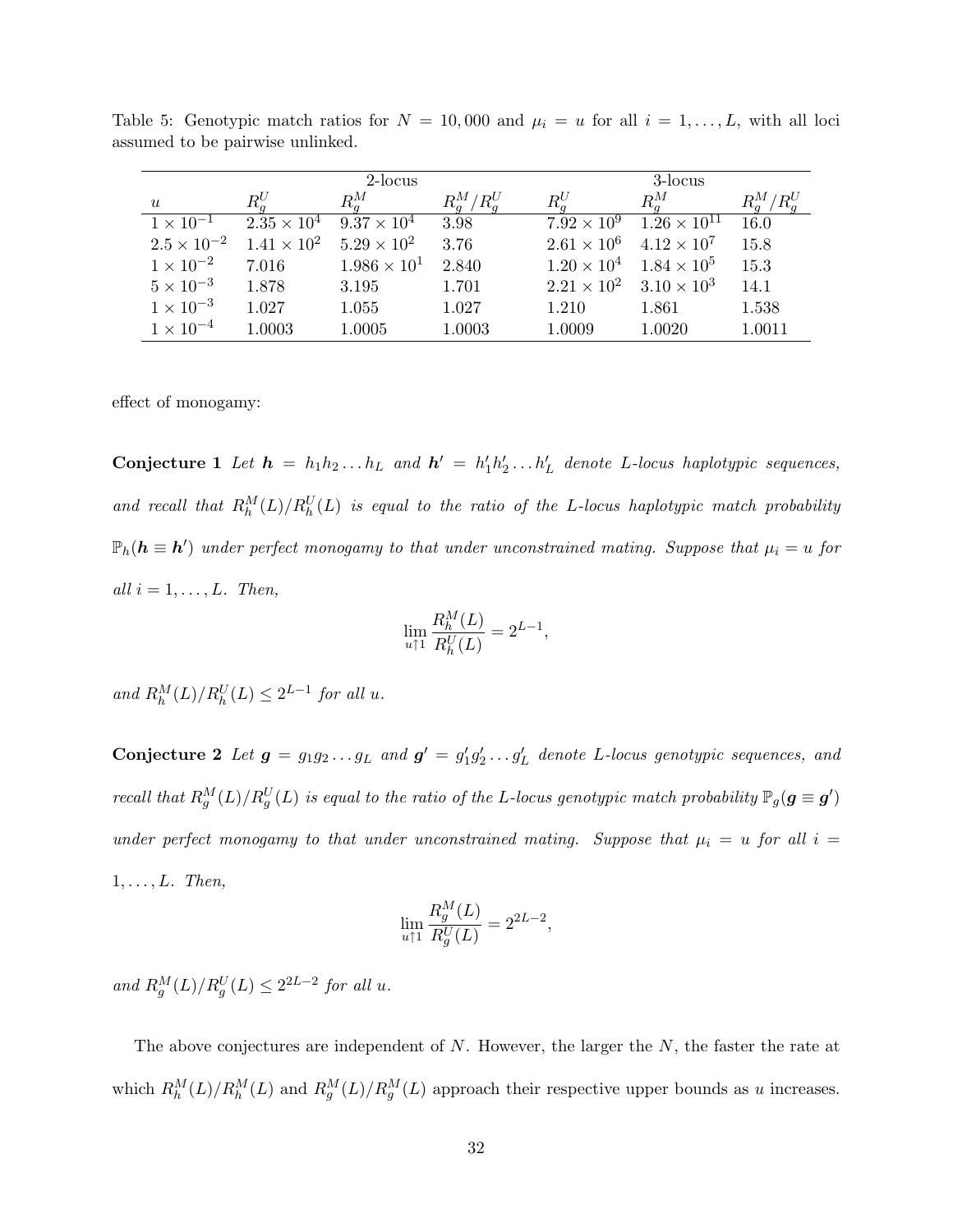This property is illustrated in Figure 17 for the two-locus genotypic case. Since  $R_h^M(L)$  and  $R_g^M(L)$ are for perfect monogamy (i.e., the most extreme level of monogamy), the upper bounds shown in the above conjectures are also upper bounds for all intermediate levels of monogamy.

We believe that there may exist a simple combinatorial explanation for the upper bounds  $2^{L-1}$ and  $2^{2L-2}$  appearing in Conjectures 1 and 2, respectively. It would be interesting to study the asymptotic behavior analytically. Further, it would be worthwhile to study the dependence of  $R_h^M(L)/R_h^U(L)$  and  $R_g^M(L)/R_g^U(L)$  on the mutation rate u, especially for small u. As Figure 17 indicates, it seems that interesting dynamics can happen within a small window of  $u$ .

## 6 Discussion and Conclusions

The goal of this paper is to provide a framework within which multi-locus probabilities that two unrelated individuals have the same genotype at several loci can be analyzed in a relatively simple manner. Although the analysis of models involving two or more loci is necessarily complicated because of the many ways in which identity and nonidentity propagate from one generation to the next, the graphical method introduced here makes the combinatorial structure of the problem clear and the analysis as simple as possible, and it leads to a method for automatic generation of the appropriate recurrence equations that minimizes the problem of human error. The graphical method takes advantage of the underlying symmetry of the inheritance of unlinked loci and can be adapted to the analysis of similar models.

We have shown that the qualitative conclusion of Laurie and Weir (2003) is correct under a wider range of conditions than they were able to consider with their method. In a randomly mating population, the product rule provides a very close approximation to the probability that two unrelated individuals have the same genotype provided that mutation rates are not too large. If the population size is 10,000, then  $u = 0.0001$  corresponds to a heterozygosity of 80%, which is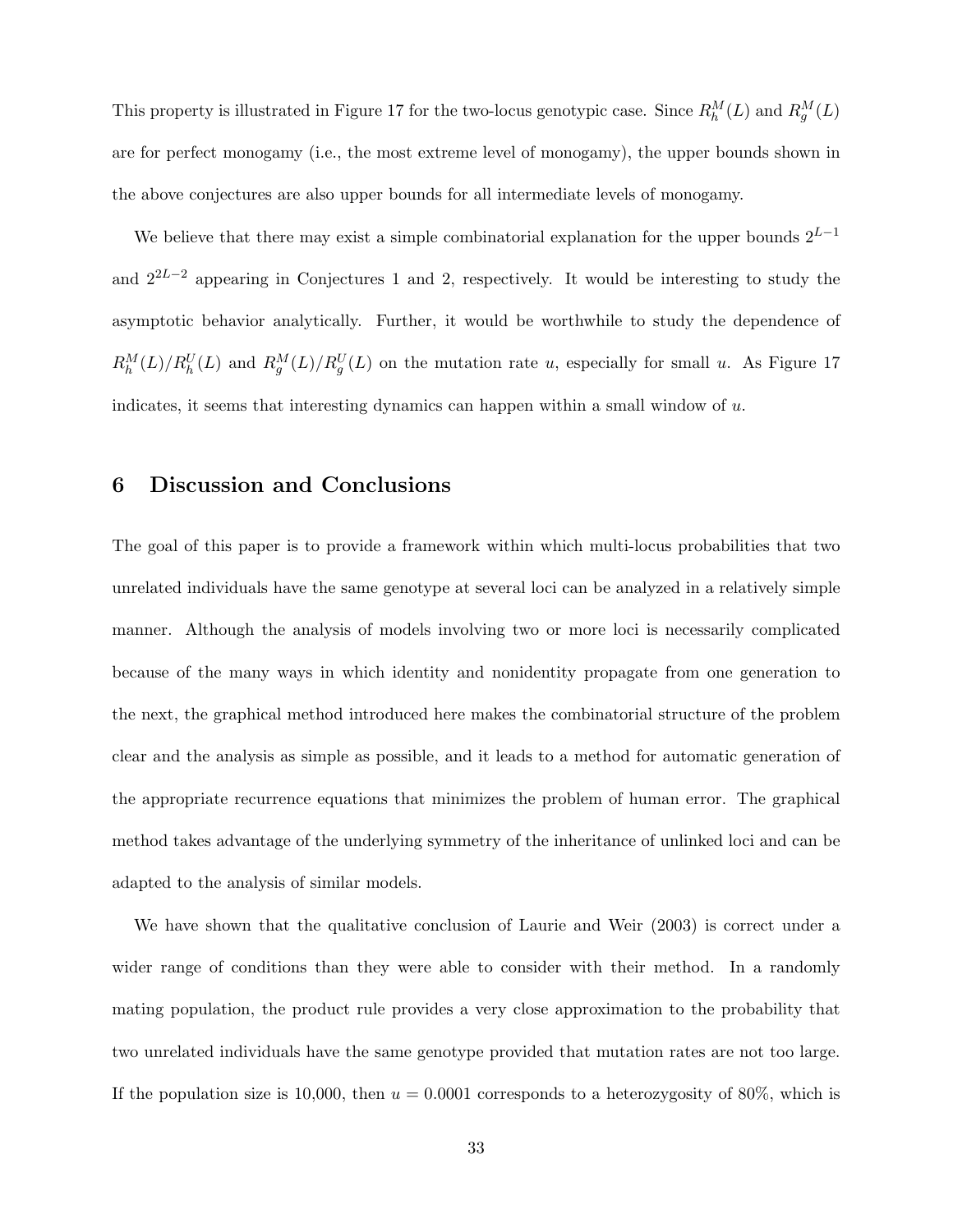typical of CODIS loci (Budowle et al., 2001). For that value of  $u$ , the ratio  $R$  is very close to 1 even for the haplotypic match probability at 5 loci and even if there is complete monogamy (see Table 4).

One limitation of our study, as well as that of Laurie and Weir (2003), is that we assume an infinite alleles model of mutation. Consequently, identity in allelic state implies identity by descent. We do not allow for independent origins of the same allele, as can happen with microsatellite loci. Our results show, however, that there is no substantial increase in the joint probability of identity by descent because of shared genealogies in a finite population. That conclusion is true for other mutation models as well.

#### Acknowledgments

This research is supported in part by NSF grants CCF-0515278 and IIS-0513910 (YSS) and by NIH grant R01-GM40282 (MS). We thank C. Laurie for helpful comments on a preliminary version of this paper and for kindly providing a copy of the Maple program used to generate the results in Laurie and Weir (2003).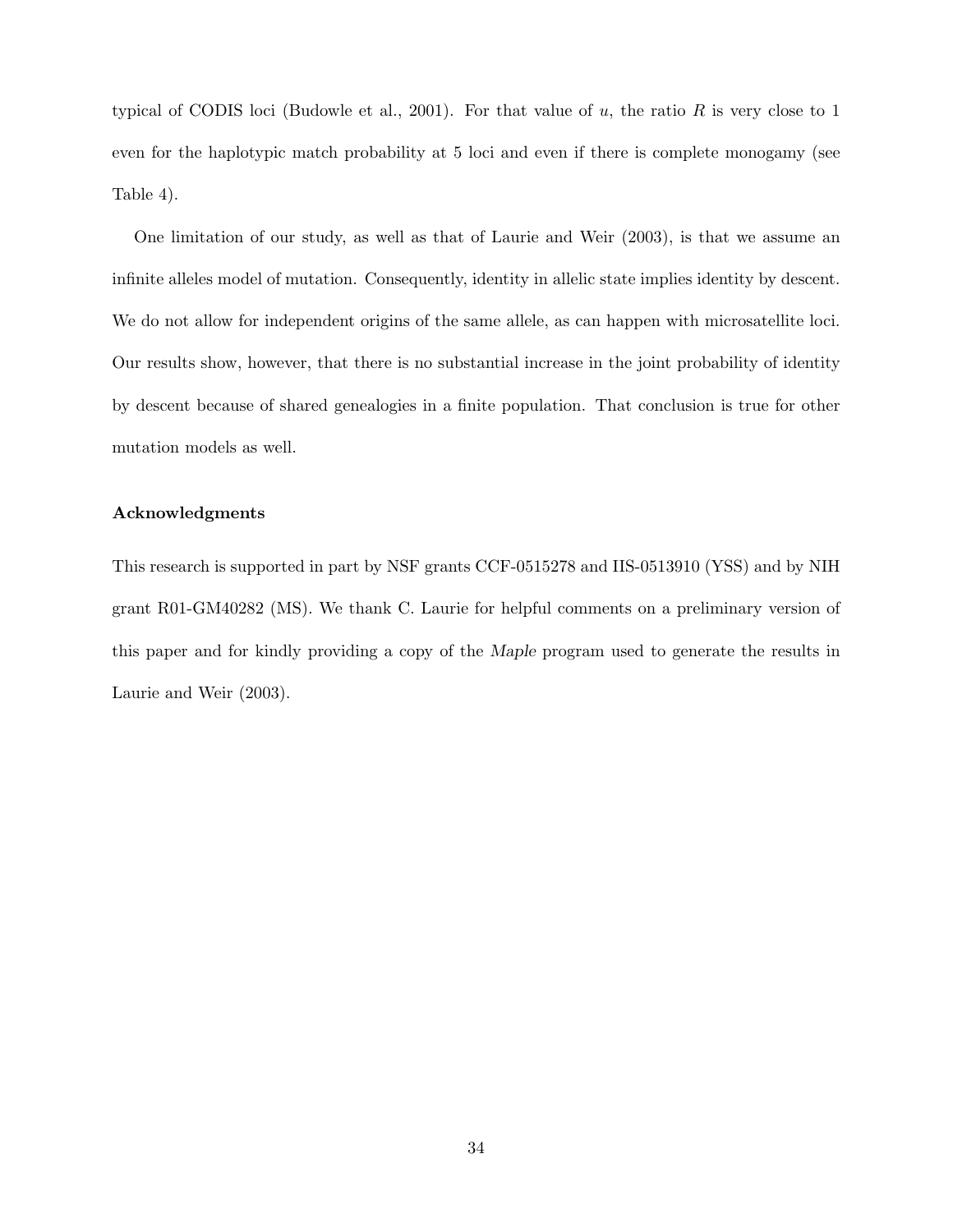# Appendix A. Derivation of (3)

We briefly describe here how the probability shown in  $(3)$  is obtained. The same notation introduced at the end of Section 3.4 is used here. A set partition  $\mathcal{P} = \{X_1, \ldots, X_k\}$  of  $[n]$  defines a particular case of assigning n labeled gametes to k distinct unlabeled parental gametes, with each of those  $k$ parents having at least one child. The elements in  $T$  and  $U$  correspond to the parents. Suppose that the merge operation defined by  $\mathcal P$  is consistent with perfect monogamy. Then,  $|T|$  is even, since two vertices in each split pair in the split graph map to two distinct subsets  $X_i, X_j$ , and two different split pairs map to either the same pair of subsets or two disjoint pairs of subsets. In the perfect monogamy model, recall that there are N pairs of parental gametes. Each split pair can choose a particular pair of parents with probability  $1/N$ . Two split pairs w, x and y, z can choose the same pair of parents in two ways: either w collides with y and x collides  $z$ , or w collides with z and x collides with y. Each possibility has probability  $1/(2N)$ . Putting all these things together, we conclude that the probability of surjectively assigning  $|S|/2$  split pairs to  $|T|/2$  disjoint pairs of parents is

$$
\frac{1}{(2N)^{\frac{|S|}{2}-\frac{|T|}{2}}}\prod_{i=0}^{\frac{|T|}{2}-1}\frac{N-i}{N}.
$$

The remaining  $n - |S|$  vertices in the split graph choose parents such that each parent in U has at least one child, and the associated probability is

$$
\frac{1}{(2N)^{n-|S|}}\prod_{j=1}^{|U|}(2N-|T|-j+1).
$$

Equation (3) now follows from putting the above two probabilities together.